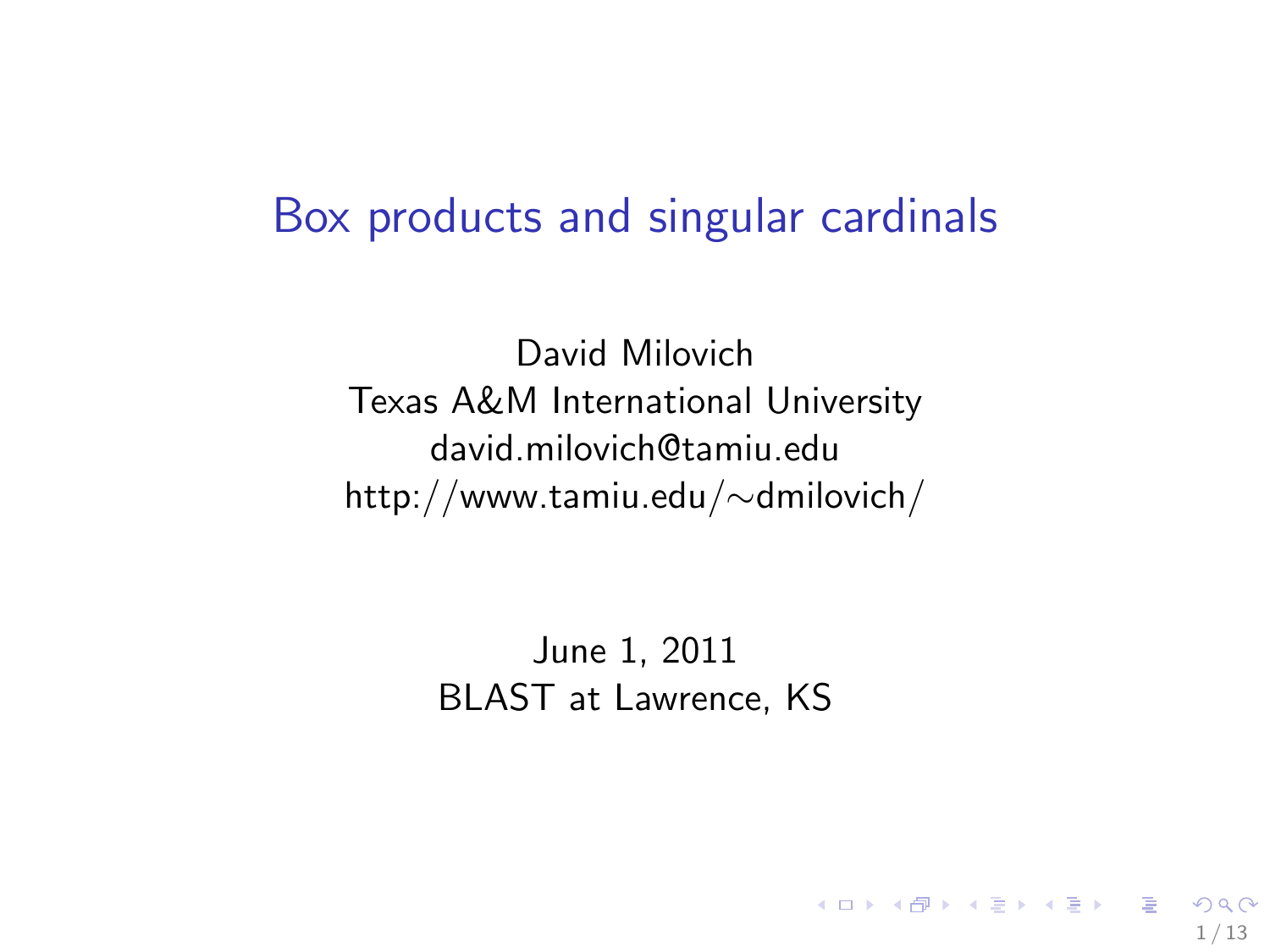# Acknowledgements

#### This is joint work with Menachem Kojman and Santi Spadaro.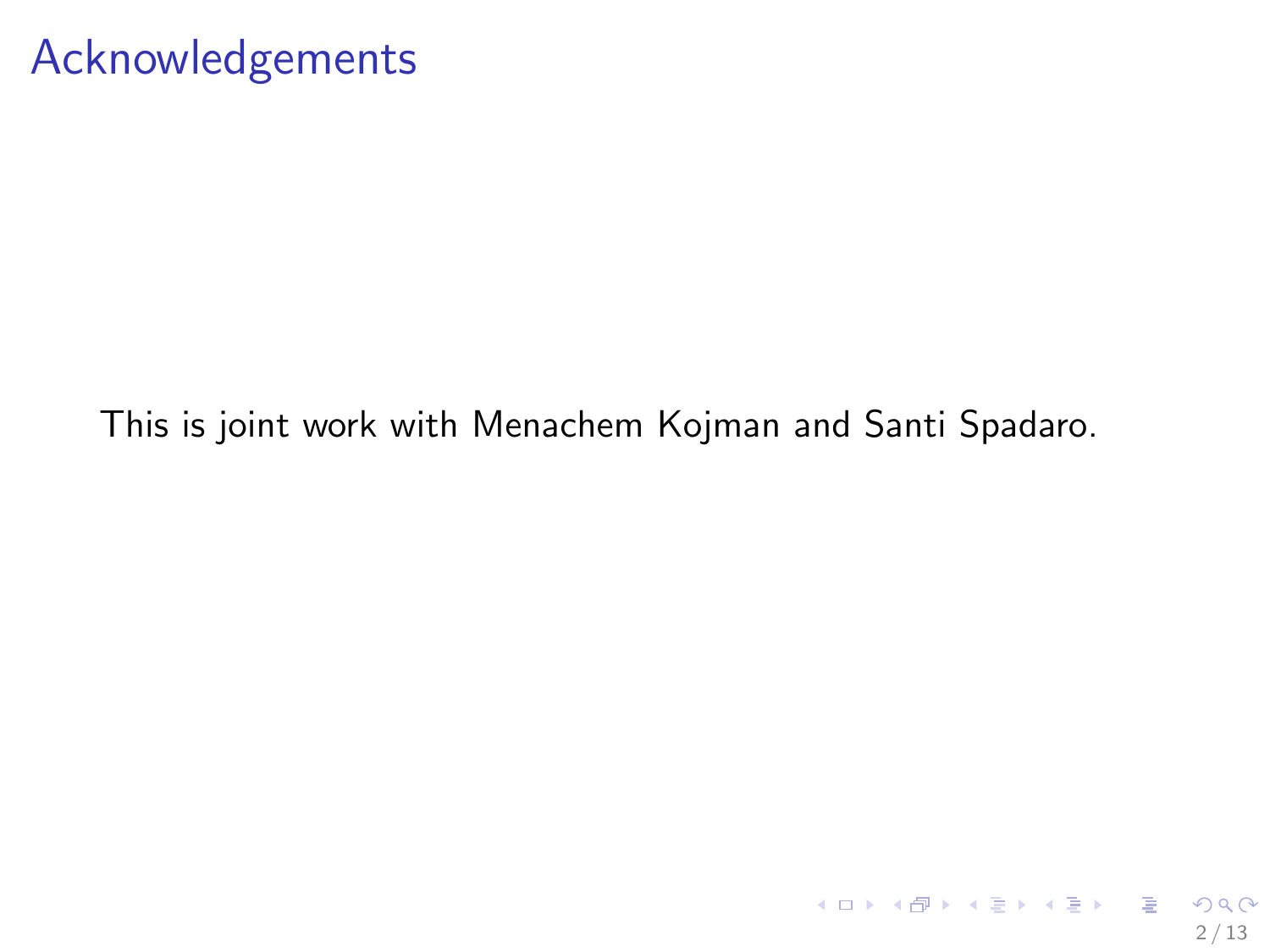### Convention

All spaces are  $T_3$  (regular and Hausdorff).

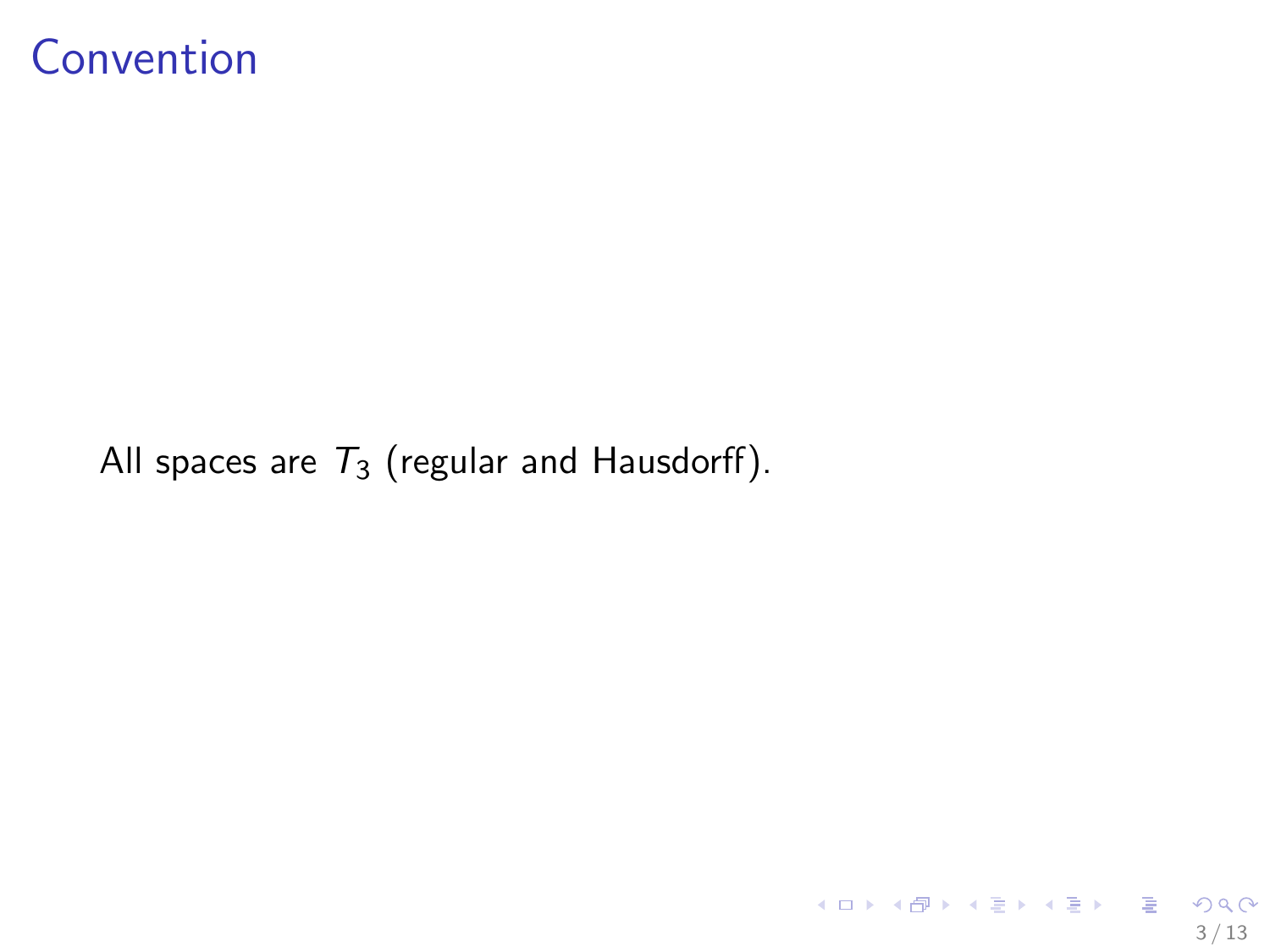# Some order properties

#### Definition

- A preorder P is strongly  $\kappa$ -Noetherian if every subset of size  $\kappa$  lacks a lower bound.
- A preorder P is strongly  $\kappa$ -Artinian if every subset of size  $\kappa$ lacks an upper bound.

4 / 13

#### Convention

Assume sets are ordered by  $\subseteq$  unless stated otherwise.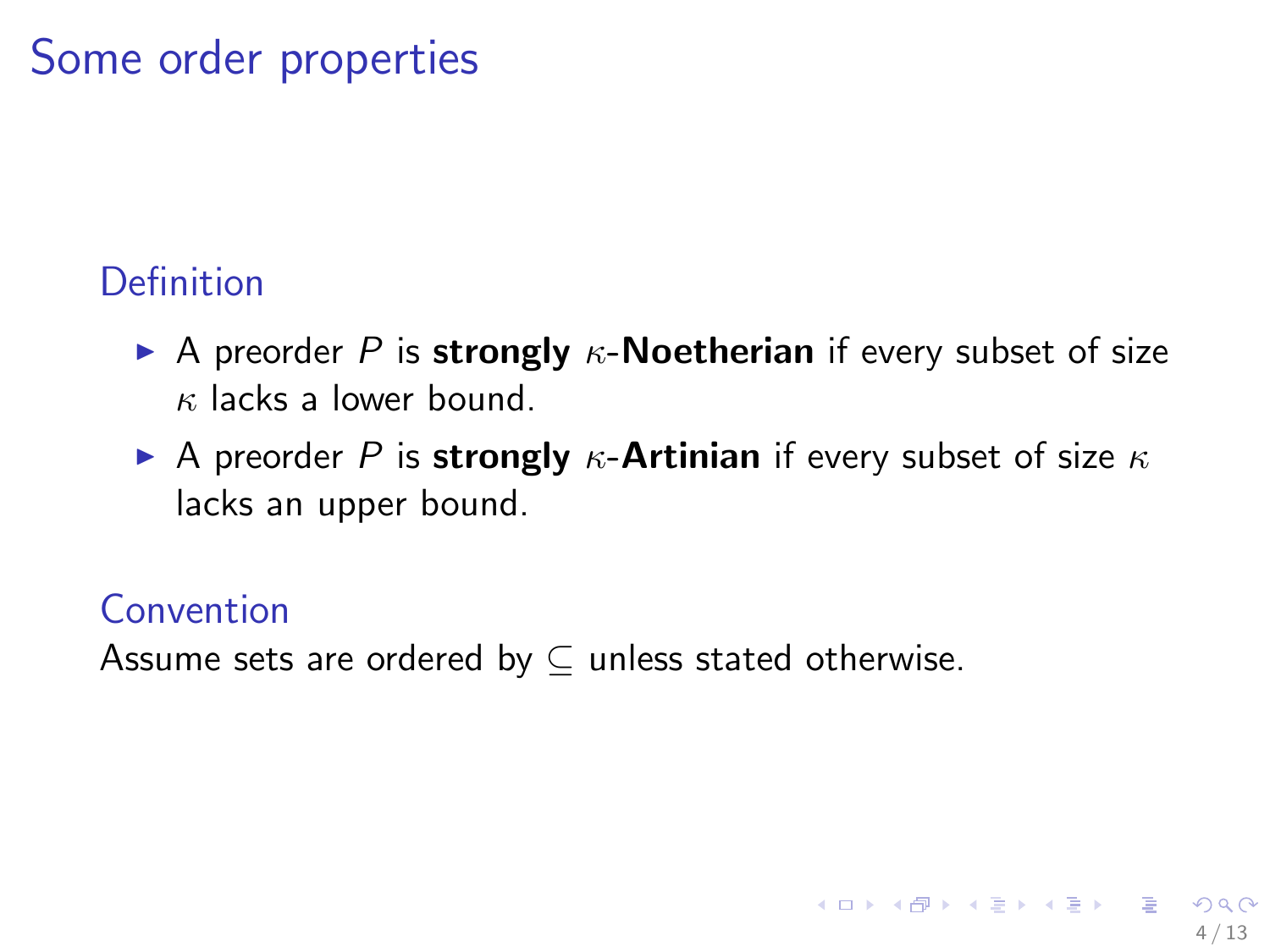# **Examples**

- A base  $\beta$  of a topological space is strongly  $\kappa$ -Noetherian if and only if, for every subset  ${\mathcal A}$  of  ${\mathcal B}$  of size  $\kappa,\bigcap{\mathcal A}$  has empty interior.
- **The canonical base of 2<sup>λ</sup>—the finitely supported boxes—is** strongly  $\aleph_0$ -Noetherian because a finite function has only finitely many subfunctions.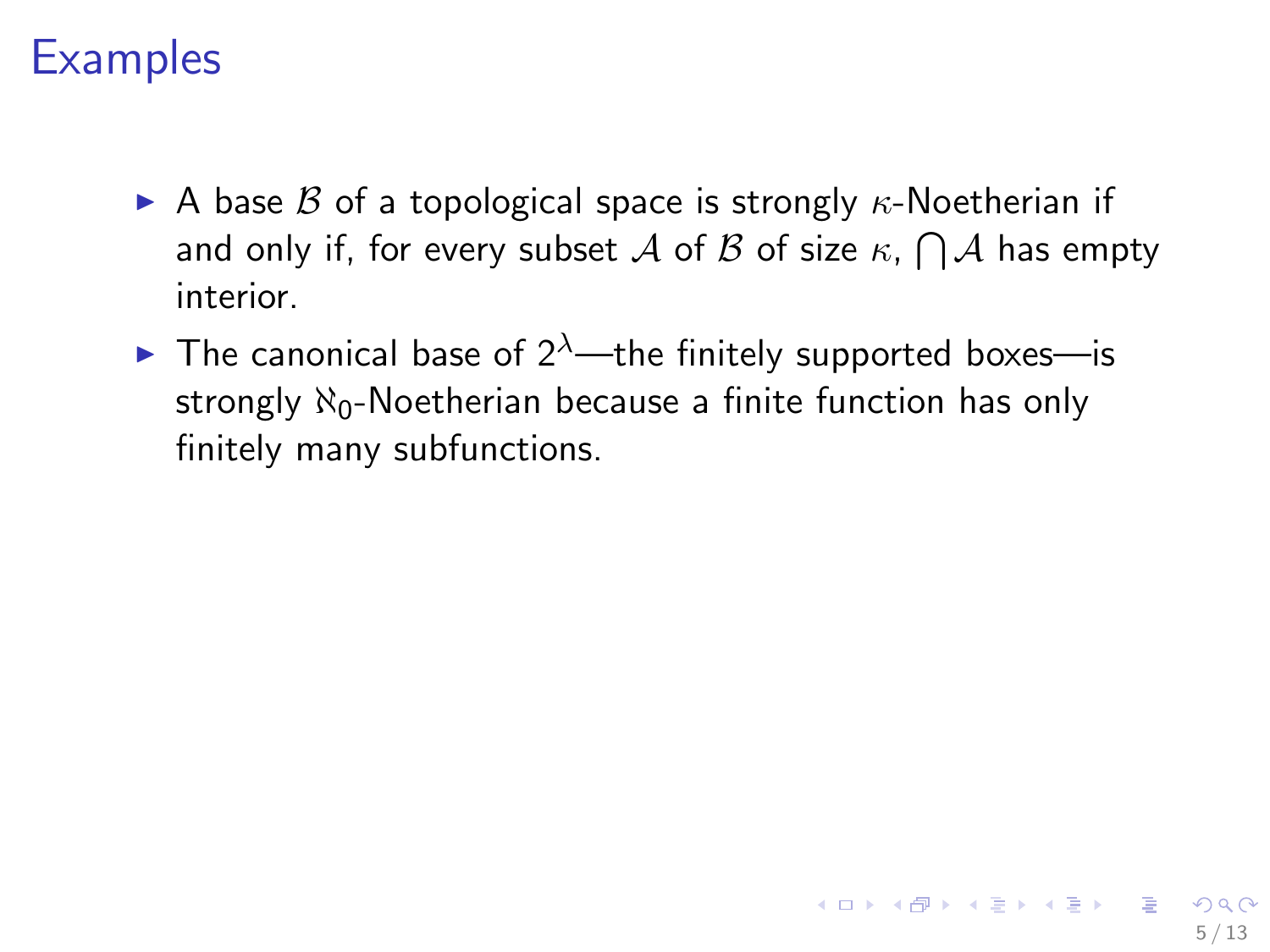# **Examples**

- A base  $\beta$  of a topological space is strongly  $\kappa$ -Noetherian if and only if, for every subset  ${\mathcal A}$  of  ${\mathcal B}$  of size  $\kappa,\bigcap{\mathcal A}$  has empty interior.
- **The canonical base of 2<sup>λ</sup>—the finitely supported boxes—is** strongly  $\aleph_0$ -Noetherian because a finite function has only finitely many subfunctions.
- $\triangleright$   $X_{\delta}$  is X with all  $G_{\delta}$ -sets declared open.
- $\blacktriangleright$  The canonical base of  $2^{\lambda}_{\delta}$ —the countably supported boxes—is strongly  ${(2^{\aleph_0})}^+$ -Noetherian (when ordered by  $\subseteq$ ) because a countable function has at most  $2^{\aleph_0}$ -many subfunctions.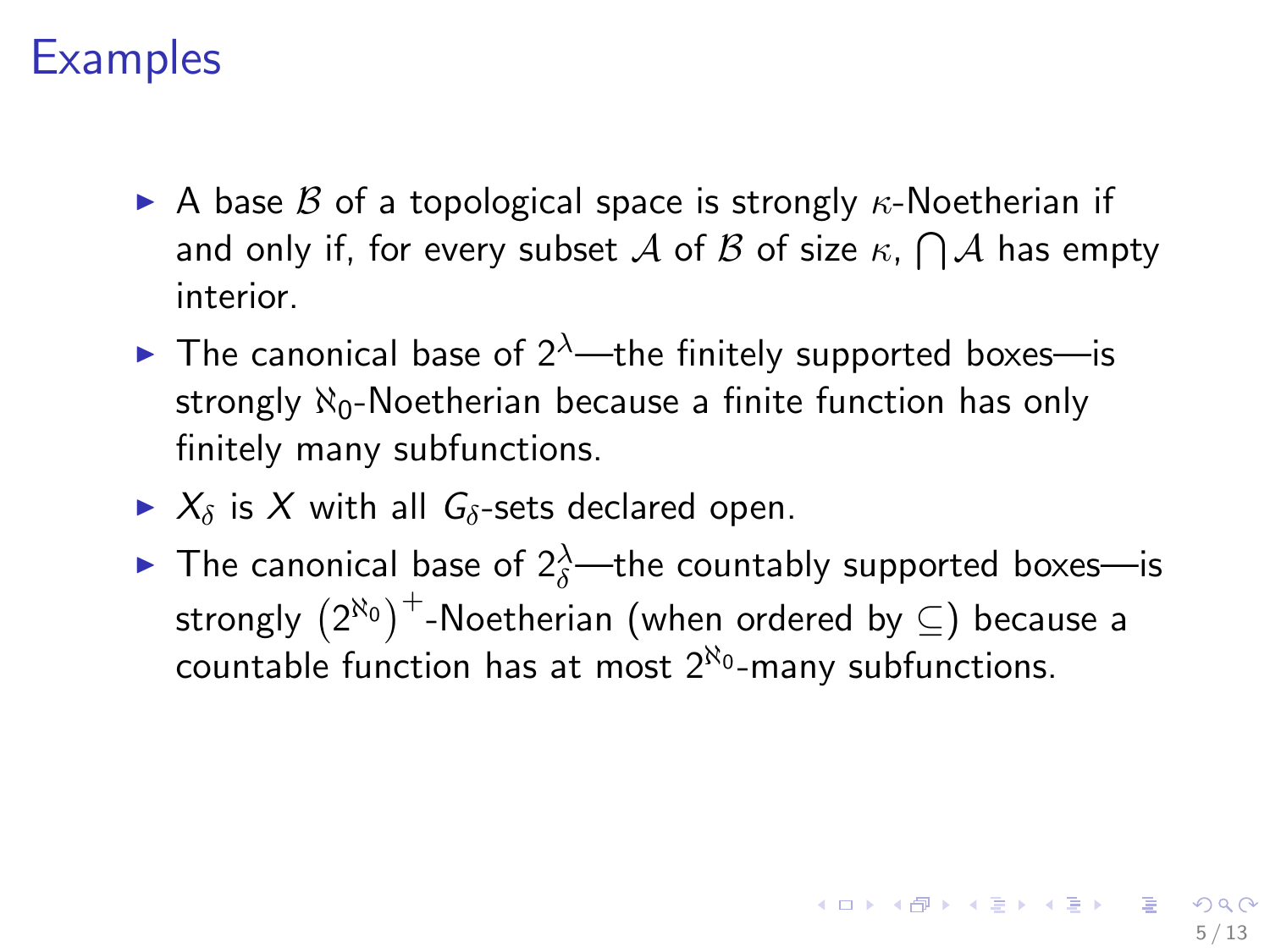# **Examples**

- A base  $\beta$  of a topological space is strongly  $\kappa$ -Noetherian if and only if, for every subset  ${\mathcal A}$  of  ${\mathcal B}$  of size  $\kappa,\bigcap{\mathcal A}$  has empty interior.
- **The canonical base of 2<sup>** $\lambda$ **</sup>—the finitely supported boxes—is** strongly  $\aleph_0$ -Noetherian because a finite function has only finitely many subfunctions.
- $\triangleright$   $X_{\delta}$  is X with all  $G_{\delta}$ -sets declared open.
- $\blacktriangleright$  The canonical base of  $2^{\lambda}_{\delta}$ —the countably supported boxes—is strongly  ${(2^{\aleph_0})}^+$ -Noetherian (when ordered by  $\subseteq$ ) because a countable function has at most  $2^{\aleph_0}$ -many subfunctions.
- $\blacktriangleright$  (Malykhin) If  ${\mathcal B}$  is a base of a space  $X$ , then  $X^{|{\mathcal B}|}$  has a strongly  $\aleph_0$ -Noetherian base.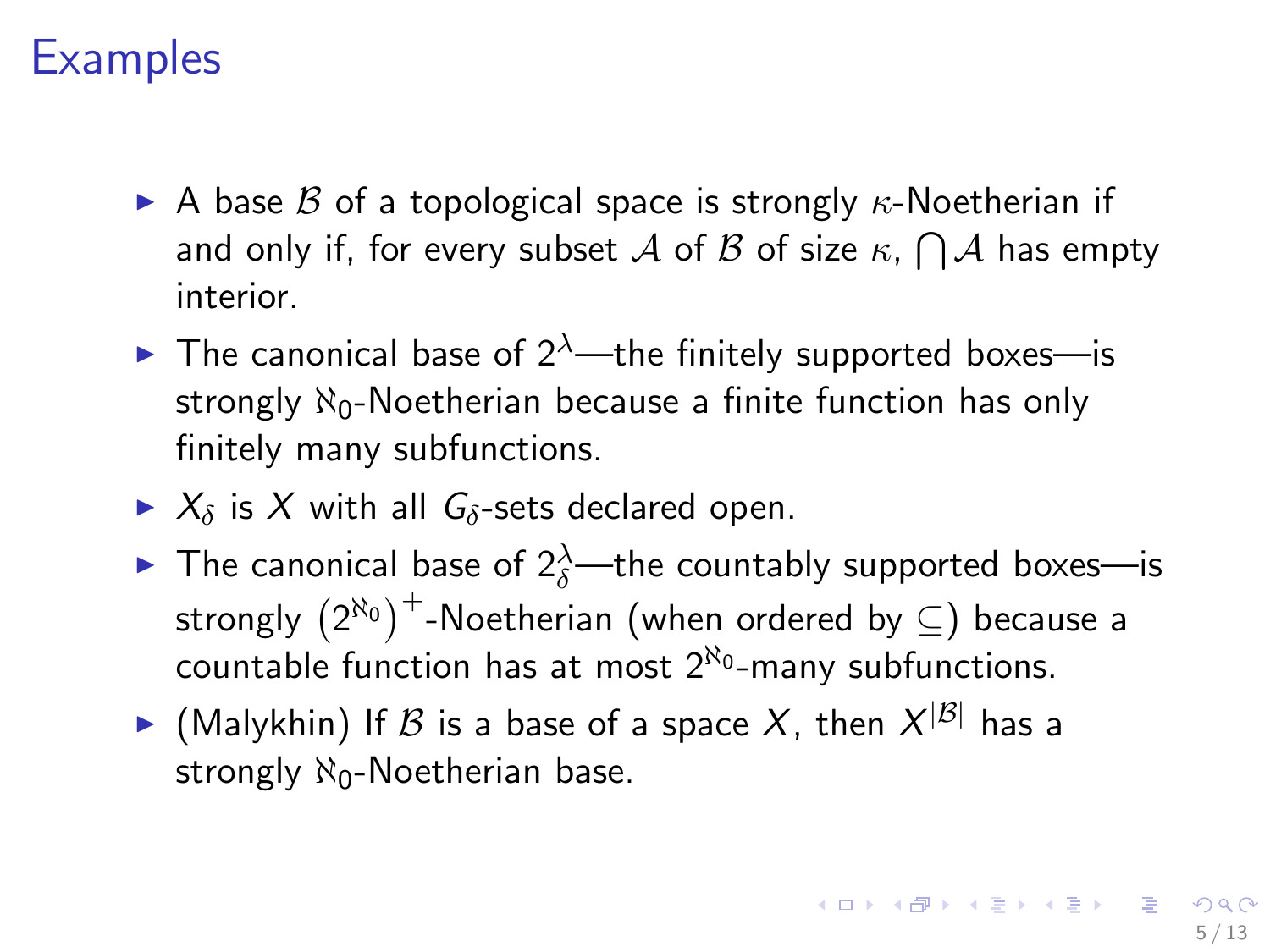# An incomplete analogy

### **Cellularity**

- $\triangleright$  The cellularity  $c(X)$  of X is the supremum of the sizes of pairwise disjoint families of open subsets of  $X$ .
- ► (Juhász) If X is countably compact, then  $c(X_\delta) \leq 2^{c(X)}$ .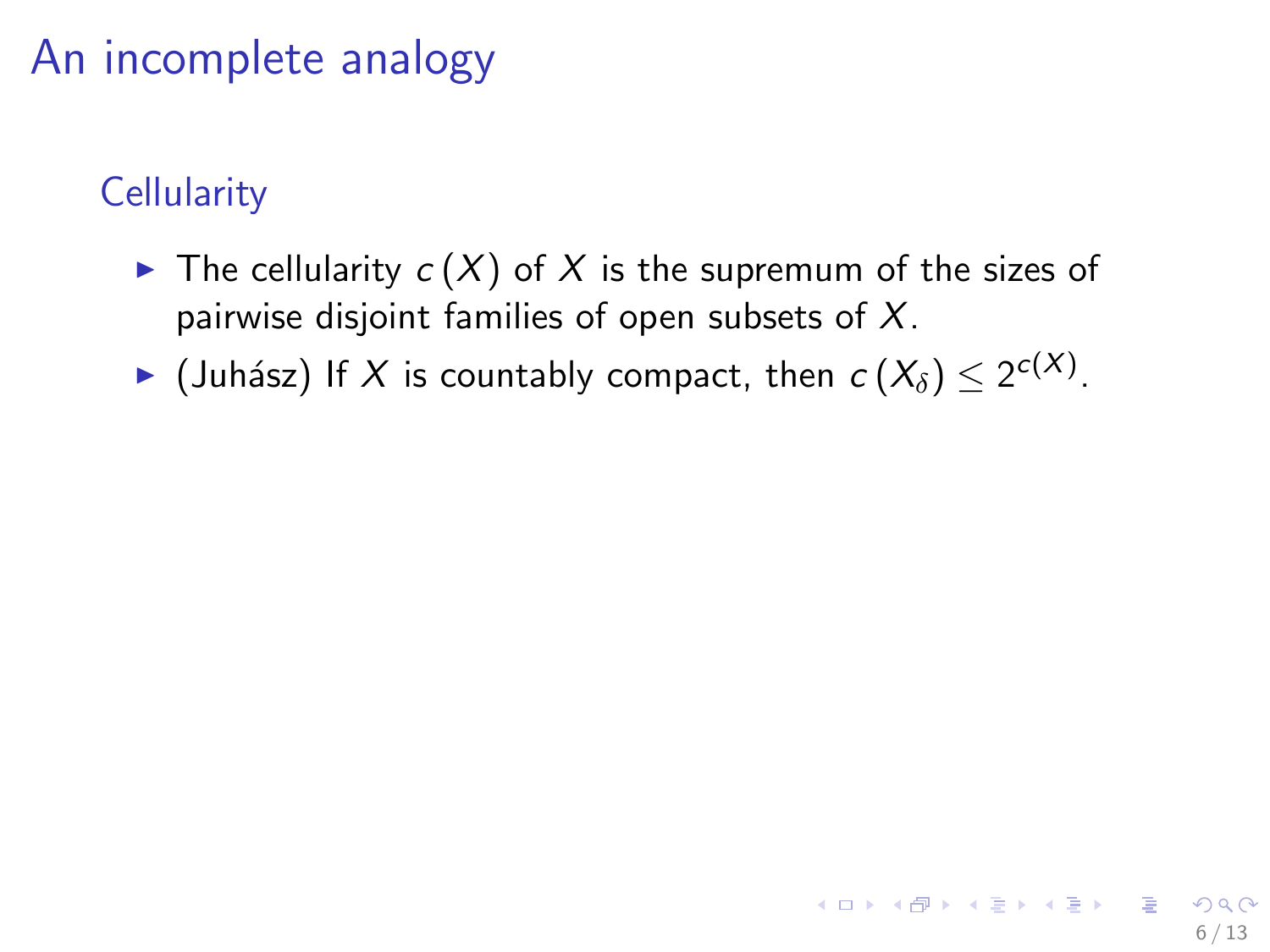# An incomplete analogy

### **Cellularity**

- $\triangleright$  The cellularity  $c(X)$  of X is the supremum of the sizes of pairwise disjoint families of open subsets of  $X$ .
- ► (Juhász) If X is countably compact, then  $c(X_\delta) \leq 2^{c(X)}$ .

#### Noetherian type

- $\triangleright$  The Noetherian type Nt  $(X)$  of X is the least infinite cardinal  $\kappa$  such that X has a strongly  $\kappa$ -Noetherian base.
- Assume GCH. If X is countably compact and  $cf(ntX)$  is uncountable, then  $\mathrm{Nt}\left( X_{\delta}\right) \leq2^{\mathrm{Nt}(X)}.$
- $\triangleright$  What if we drop GCH? What if cf(Nt(X)) =  $\omega$ ?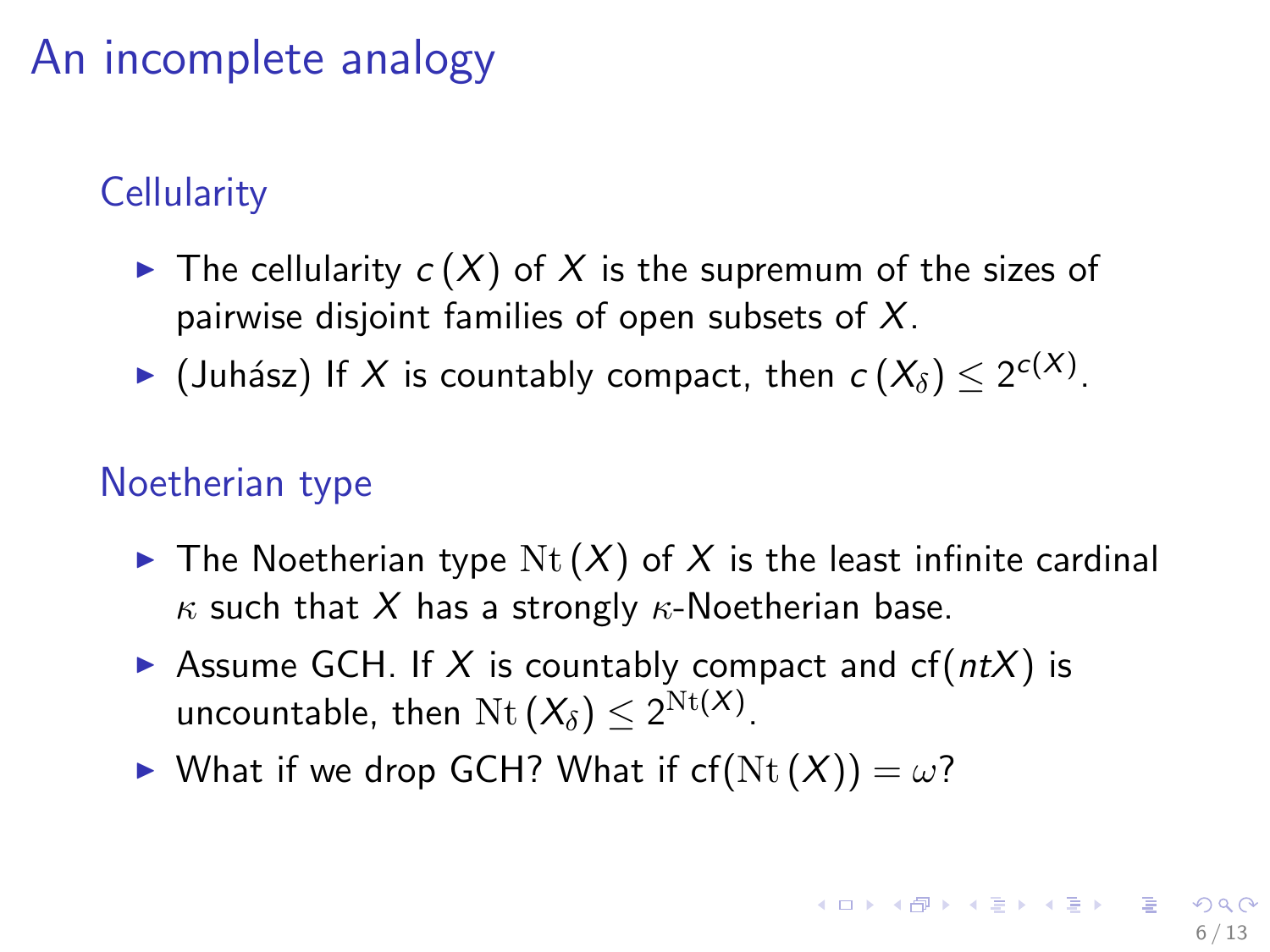# If we drop GCH

#### We can get by with weaker versions of GCH.

- ► If X is countably compact, cf $(\operatorname{Nt}(X)) > \omega$ , and  $\lambda^{\aleph_0} \leq \operatorname{Nt}(X)$ for all  $\lambda < \operatorname{Nt}(X)$ , then  $\operatorname{Nt}(X_\delta) \leq 2^{\operatorname{Nt}(X)}$ .
- $\blacktriangleright$  Similarly, if  $X$  is countably compact,  $\mathrm{Nt}\,(X) \leq \kappa$ , and  $\lambda^{\aleph_0} < \kappa$ for all  $\lambda < \kappa$ , then  $\mathrm{Nt}(X_\delta) \leq \kappa$ .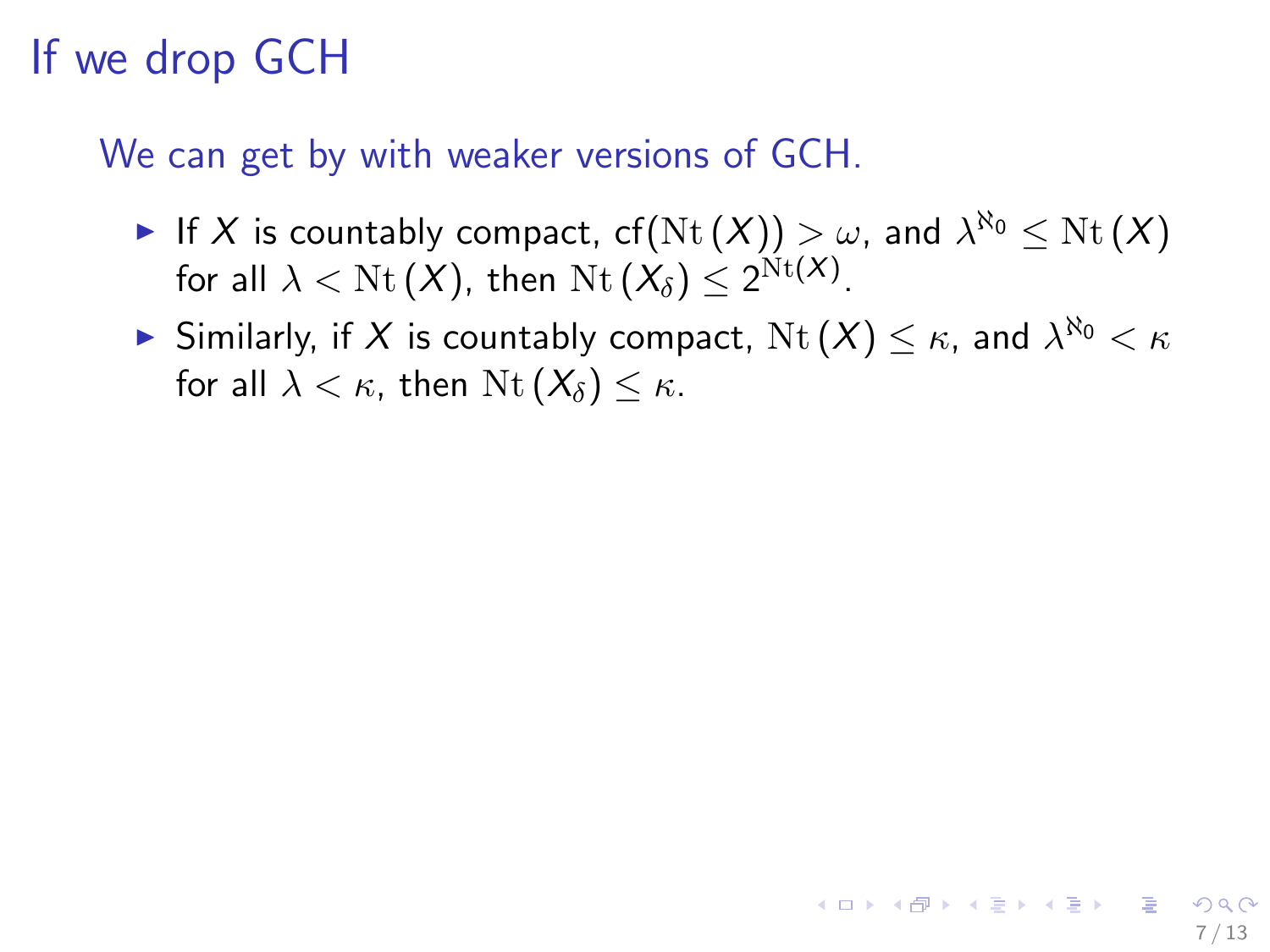# If we drop GCH

#### We can get by with weaker versions of GCH.

- ► If X is countably compact, cf $(\operatorname{Nt}(X)) > \omega$ , and  $\lambda^{\aleph_0} \leq \operatorname{Nt}(X)$ for all  $\lambda < \operatorname{Nt}(X)$ , then  $\operatorname{Nt}(X_\delta) \leq 2^{\operatorname{Nt}(X)}$ .
- $\blacktriangleright$  Similarly, if  $X$  is countably compact,  $\mathrm{Nt}\,(X) \leq \kappa$ , and  $\lambda^{\aleph_0} < \kappa$ for all  $\lambda < \kappa$ , then Nt  $(X_\delta) < \kappa$ .

#### Some cardinal arithmetics lead to counterexamples.

- In Let X be the one-point compactification of the discrete space of size  $\aleph_{\omega}$ .
- $\blacktriangleright$  (Gitik-Magidor)  $2^{\aleph_0} < \aleph_\omega^{\aleph_0} = 2^{\aleph_{\omega+1}} = \aleph_{\omega+2}$  is consistent relative to a measurable  $\kappa$  with  $o(\kappa)=\kappa^{++}.$
- Assuming the above cardinal arithmetic,  $Nt(X) = \aleph_{\omega+1}$  and  $\operatorname{Nt}(\mathsf{X}_{\delta}) = \aleph_{\omega+3} > 2^{\operatorname{Nt}(X)}.$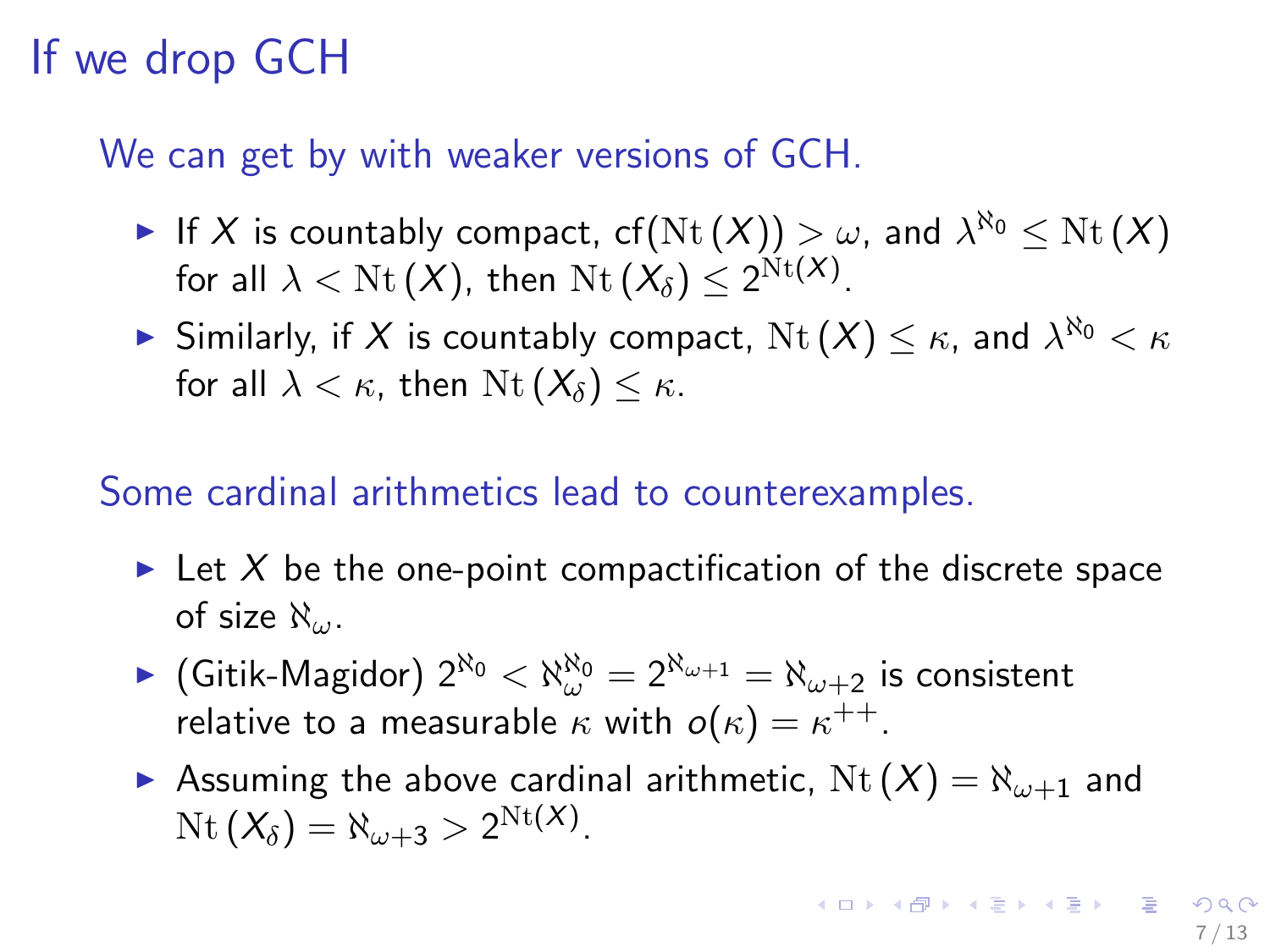# If cf(Nt(X)) =  $\omega$

- For simplicity, suppose X is of the form  $2^{\lambda}$ , which implies  $\mathrm{Nt}(X) = \aleph_0$ .
- $\blacktriangleright$   $2^{\aleph_n}_{\delta}$  has an  $\aleph_1$ -strongly Noetherian base, for all  $n < \omega$ .
- ► Does  $2^{\aleph_\omega}_\delta$  have an  $\aleph_1$ -strongly Noetherian base?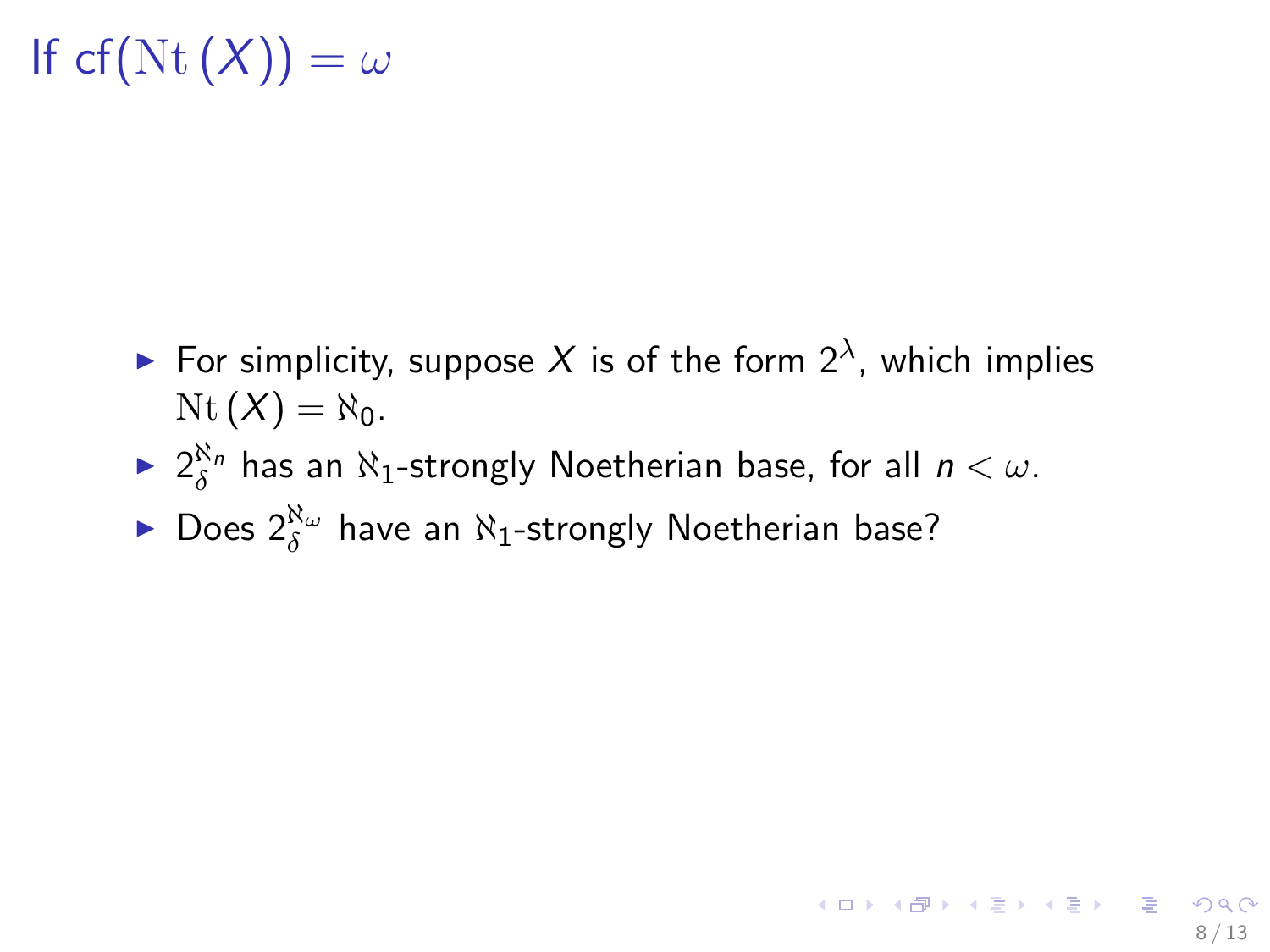# Combinatorially speaking

- $\blacktriangleright$   $\mathrm{Nt}\left(2_\delta^\lambda\right)\leq\kappa$  if and only if  $[\lambda]^{\aleph_0}$  has a strongly  $\kappa$ -Artinian cofinal subset.
- A subset F of  $[\lambda]^{N_0}$  is strongly  $\kappa$ -Artinian if and only if  $|\bigcup \mathcal{A}| \geq \aleph_1$  for all  $\mathcal{A} \in [\mathcal{F}]^{\kappa}$ .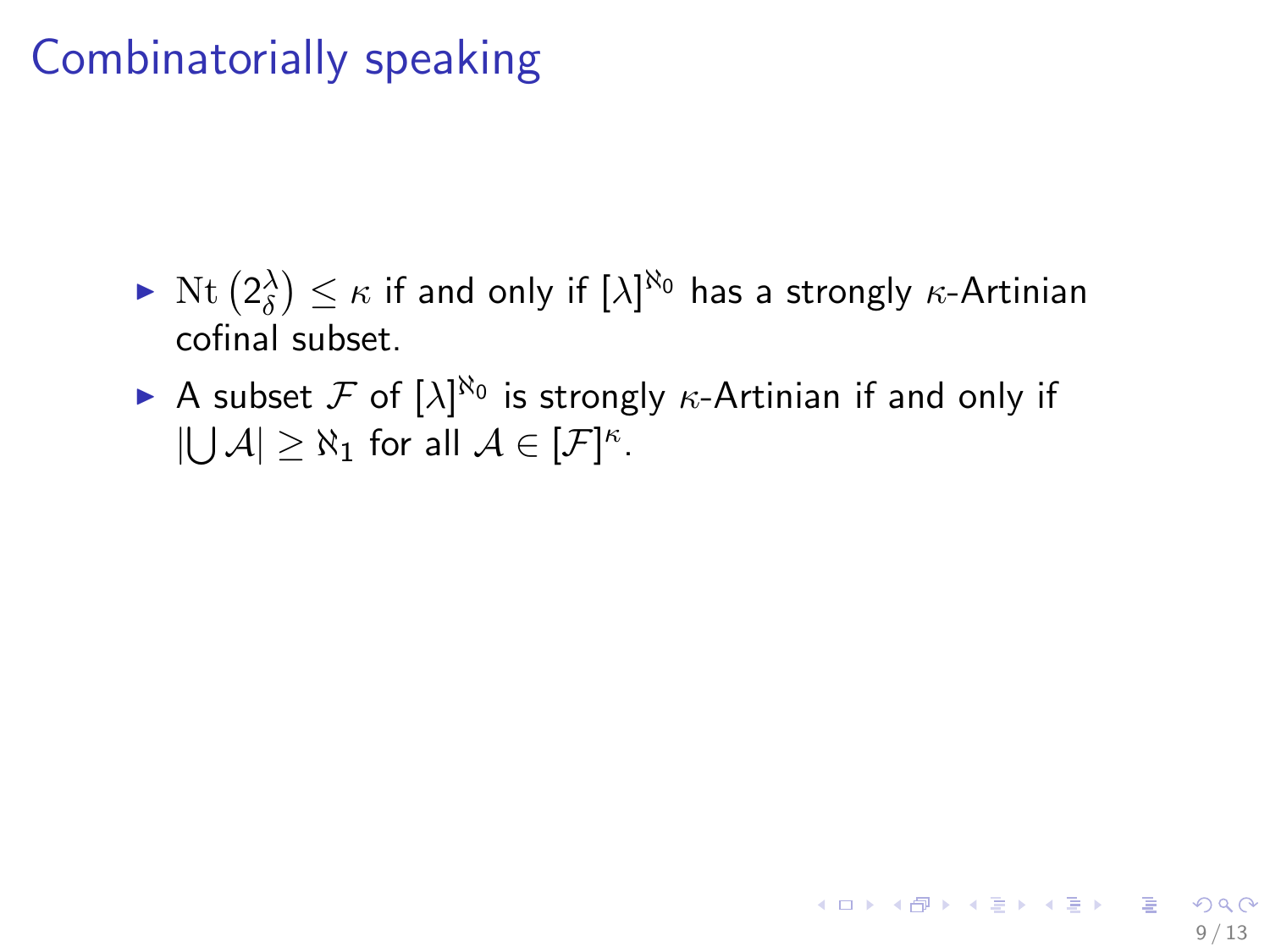# Combinatorially speaking

- $\blacktriangleright$   $\mathrm{Nt}\left(2_\delta^\lambda\right)\leq\kappa$  if and only if  $[\lambda]^{\aleph_0}$  has a strongly  $\kappa$ -Artinian cofinal subset.
- A subset F of  $[\lambda]^{N_0}$  is strongly  $\kappa$ -Artinian if and only if  $|\bigcup \mathcal{A}| \geq \aleph_1$  for all  $\mathcal{A} \in [\mathcal{F}]^{\kappa}$ .

- ► For each  $n < \omega$ ,  $[\aleph_n]^{\aleph_0}$  has a strongly  $\aleph_1$ -Artinian cofinal subset.
- $\blacktriangleright$  What about  $[\aleph_\omega]^{\aleph_0}$ ?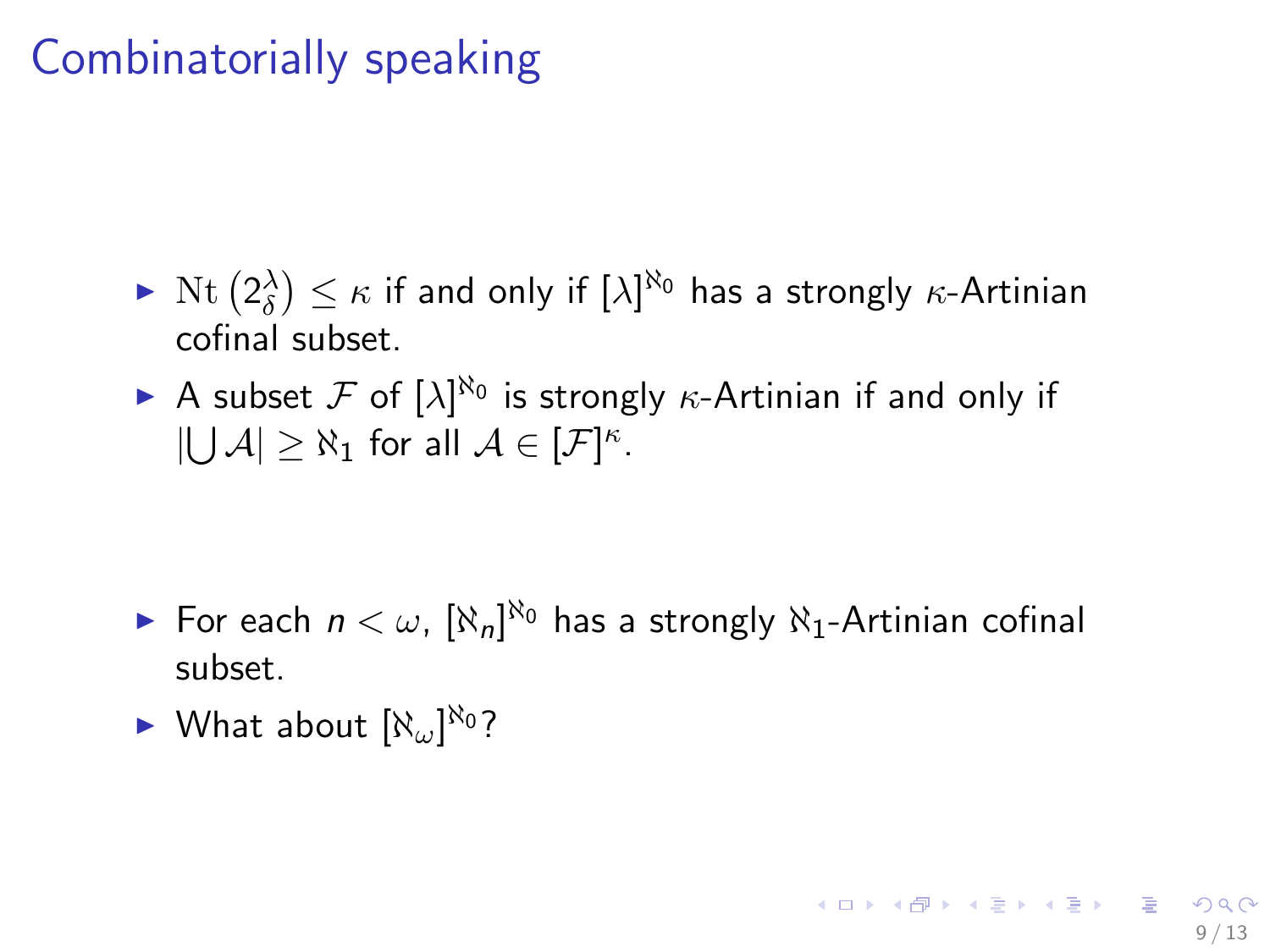ZFC upper bounds on  $\operatorname{Nt}(2^{\aleph_\omega}_\delta)$  $\delta$  $\setminus$ 

$$
\blacktriangleright \text{ (Easy) } \mathrm{Nt}\left(2_\delta^{\aleph_\omega}\right) \leq \left(2^{\aleph_0}\right)^+.
$$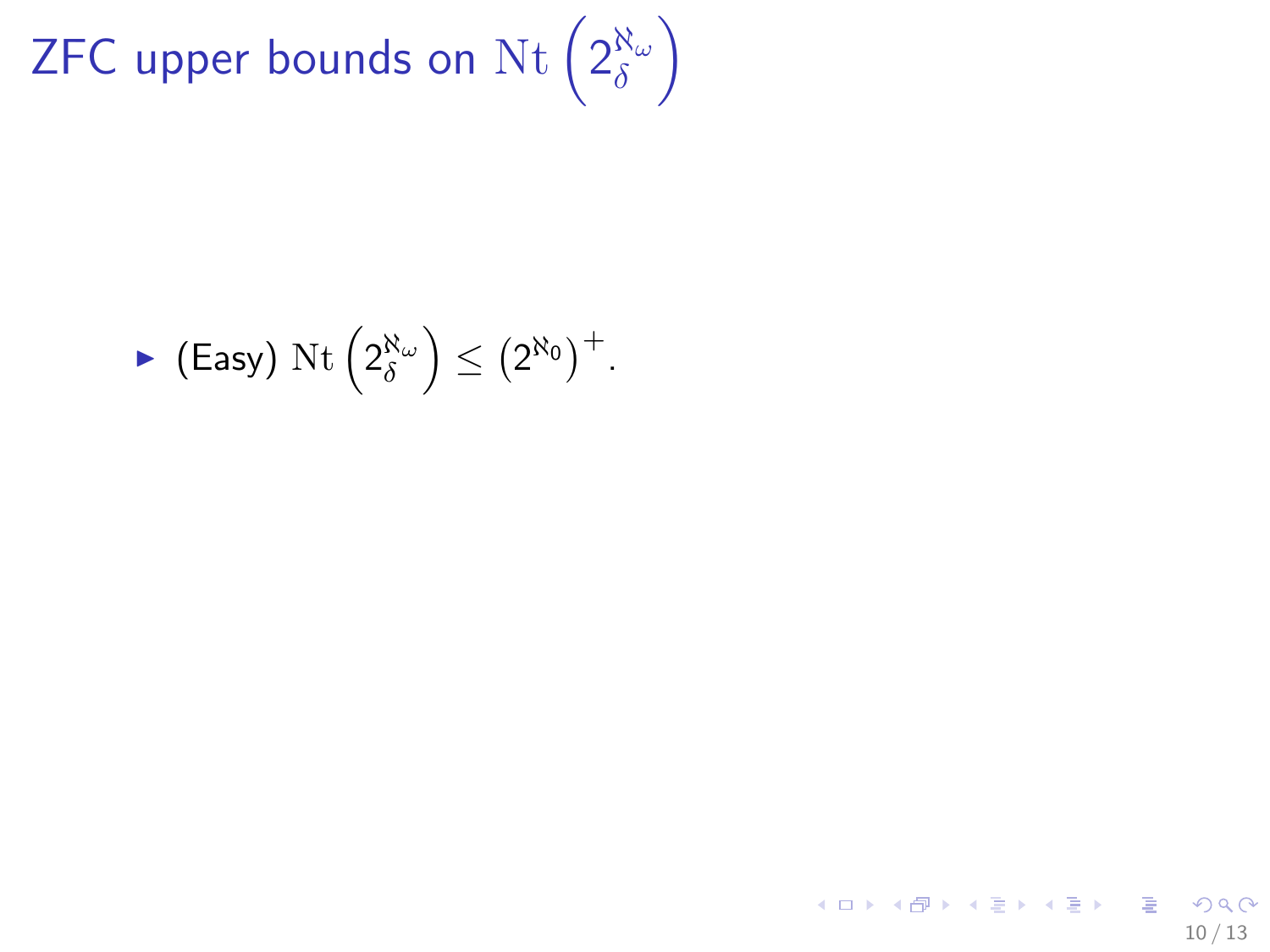ZFC upper bounds on  $\operatorname{Nt}(2^{\aleph_\omega}_\delta)$  $\delta$  $\setminus$ 

▶ (Easy) Nt 
$$
\left(2_{\delta}^{\aleph_{\omega}}\right) \leq \left(2^{\aleph_0}\right)^{+}
$$
.  
▶ Nt  $\left(2_{\delta}^{\aleph_{\omega}}\right) \leq \aleph_4$ .

► The proof uses a (max-pcf) scale of  $\prod_{n\in\omega}\aleph_n$  modulo an ideal on  $\omega$ , and club guessing on  $\{\alpha < \omega_3 : cf(\alpha) = \omega_1\}.$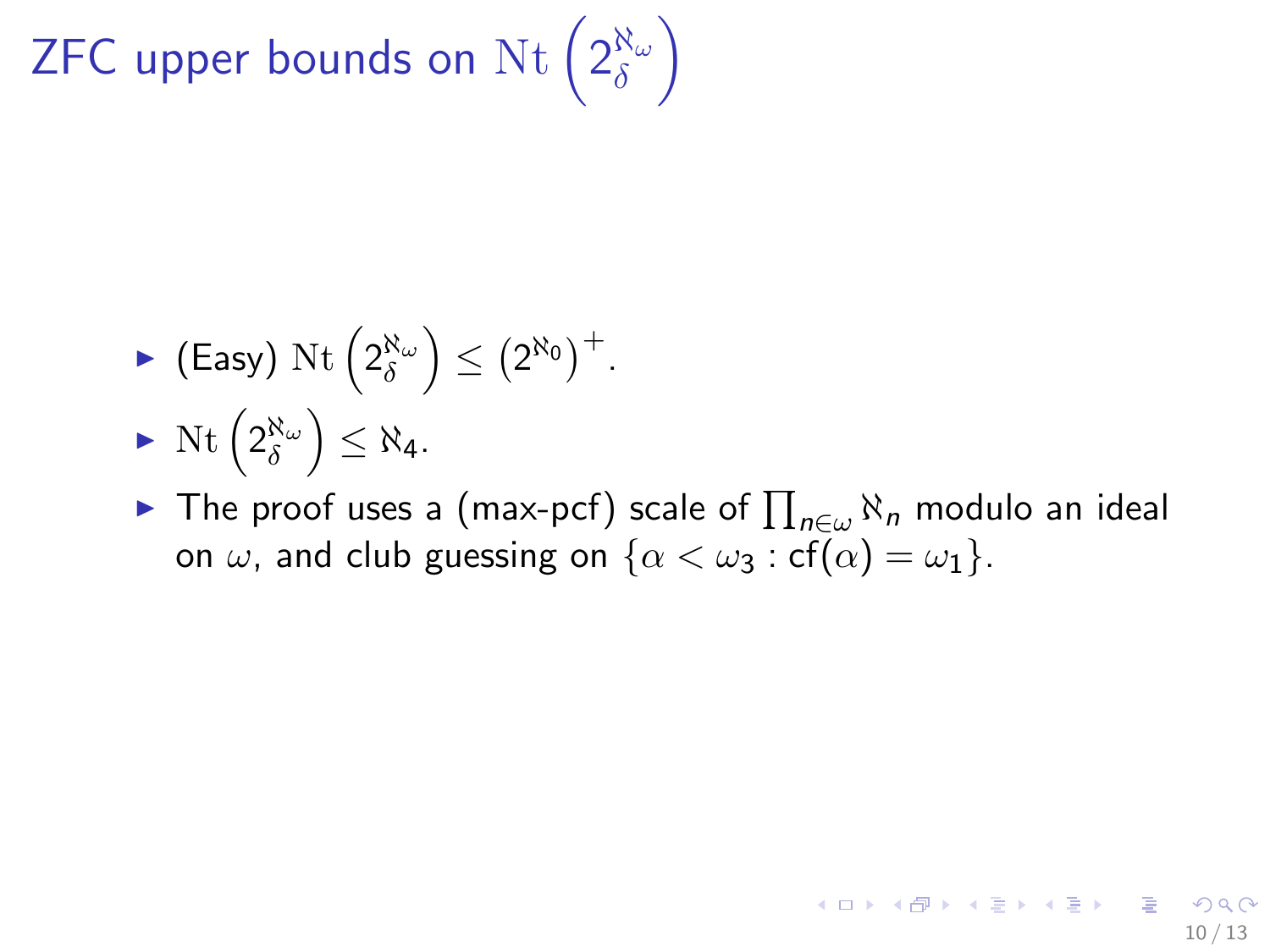$$
\blacktriangleright S_{\kappa}^{\lambda} = \{i < \lambda : \text{cf}(i) = \kappa\}.
$$

► The approachability ideal  $I[\lambda]$  consists of the sets  $S \subseteq \lambda$  for which there is a club  $E \subseteq \lambda$  and a sequence  $\overline{C}$  such that

11 / 13

イロト 不優 ト 不思 ト 不思 トー 理

- $\blacktriangleright$   $C_i$  is a cofinal subset of *i* for all  $i < \lambda$ .
- $\triangleright$  C<sub>i</sub> has order type cf(i) for for all  $i \in E$ .
- $\blacktriangleright \{C_i \cap j : j < i\} \subseteq \{C_j : j < i\}$  for all  $i \in S \cap E$ .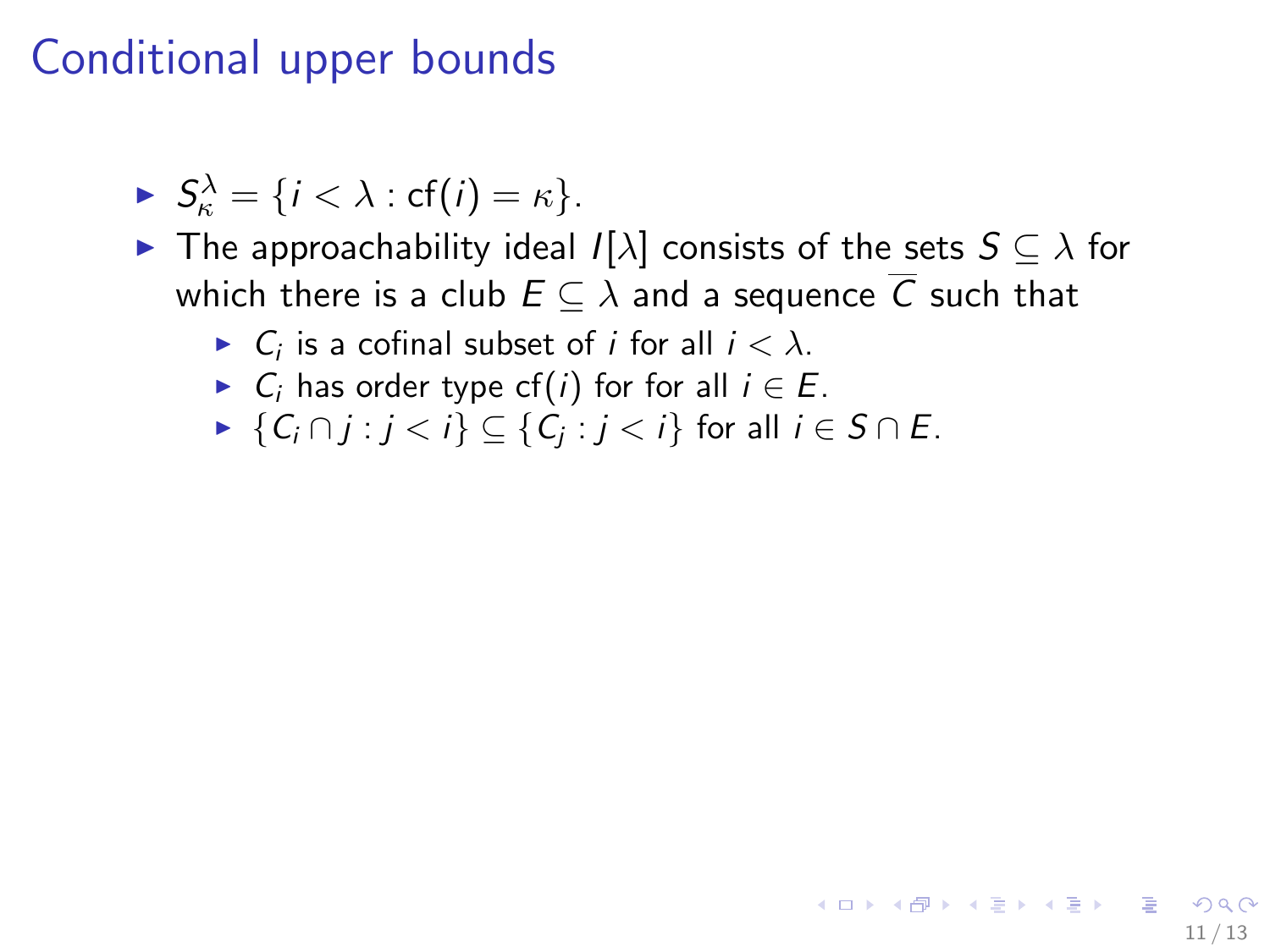$$
\blacktriangleright S_{\kappa}^{\lambda} = \{i < \lambda : \text{cf}(i) = \kappa\}.
$$

- $\triangleright$  The approachability ideal  $I[\lambda]$  consists of the sets  $S \subseteq \lambda$  for which there is a club  $E \subseteq \lambda$  and a sequence  $\overline{C}$  such that
	- $\blacktriangleright$   $C_i$  is a cofinal subset of *i* for all  $i < \lambda$ .
	- $\triangleright$  C<sub>i</sub> has order type cf(i) for for all  $i \in E$ .
	- $\blacktriangleright \{C_i \cap j : j < i\} \subseteq \{C_j : j < i\}$  for all  $i \in S \cap E$ .
- $\blacktriangleright$  If  $\lambda=\text{cf}\left([\aleph_\omega]^{\aleph_0}\right)$  and  $S^\lambda_\kappa\in I[\lambda],$  then  $\text{Nt}\left(2^{\aleph_\omega}_\delta\right)\leq\kappa.$

(Again, the proof uses a scale.)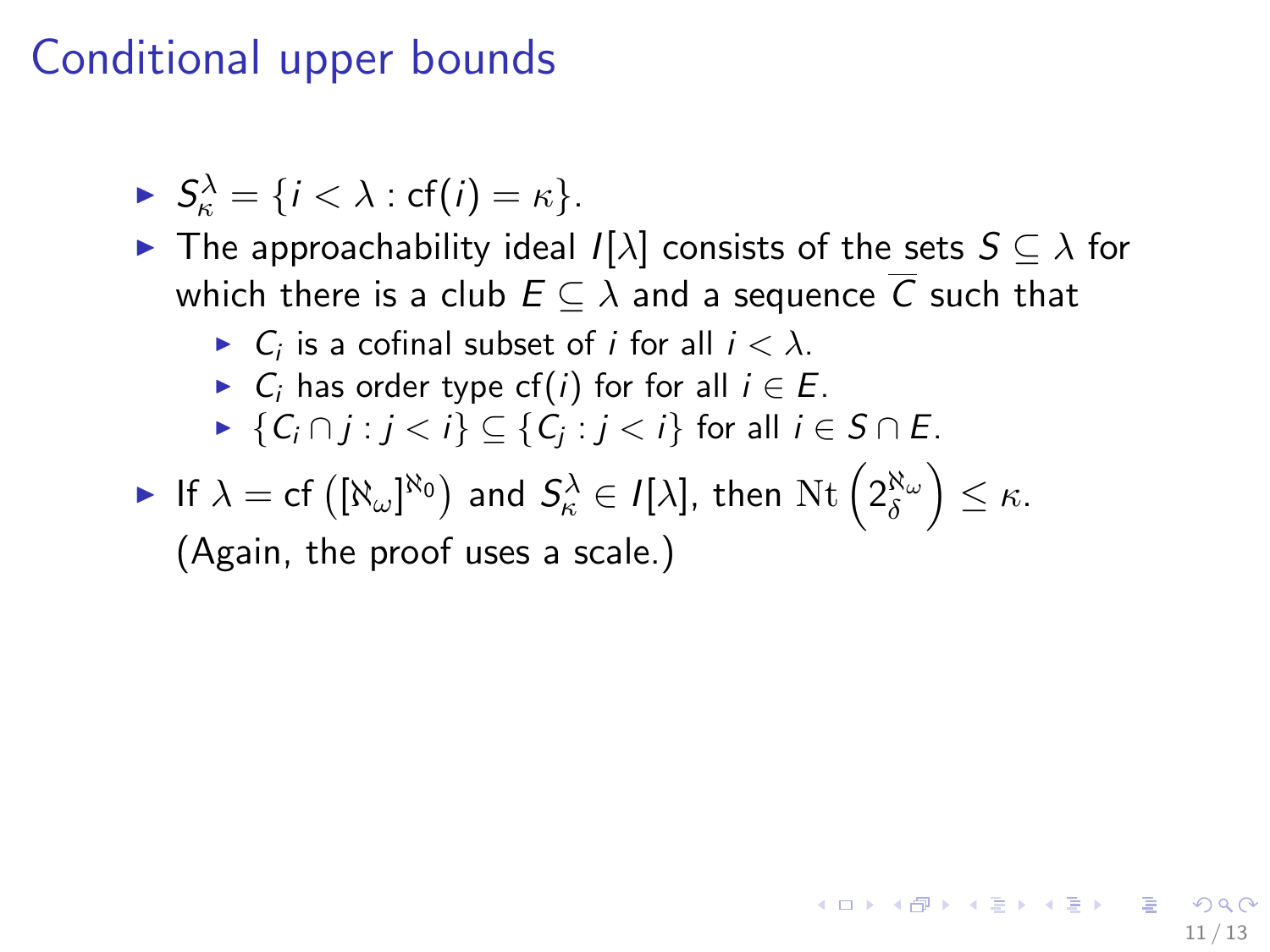$$
\blacktriangleright S_{\kappa}^{\lambda} = \{i < \lambda : \text{cf}(i) = \kappa\}.
$$

- $\triangleright$  The approachability ideal  $I[\lambda]$  consists of the sets  $S \subseteq \lambda$  for which there is a club  $E \subseteq \lambda$  and a sequence  $\overline{C}$  such that
	- $\blacktriangleright$   $C_i$  is a cofinal subset of *i* for all  $i < \lambda$ .
	- $\triangleright$  C<sub>i</sub> has order type cf(i) for for all  $i \in E$ .
	- $\blacktriangleright \{C_i \cap j : j < i\} \subseteq \{C_j : j < i\}$  for all  $i \in S \cap E$ .
- $\blacktriangleright$  If  $\lambda=\text{cf}\left([\aleph_\omega]^{\aleph_0}\right)$  and  $S^\lambda_\kappa\in I[\lambda],$  then  $\text{Nt}\left(2^{\aleph_\omega}_\delta\right)\leq\kappa.$ (Again, the proof uses a scale.)

$$
\blacktriangleright \text{ Hence, if } \Box_{\aleph_\omega} \text{ and cf } ([\aleph_\omega]^{\aleph_0}) = \aleph_{\omega+1}, \text{ then } \mathrm{Nt}\left(2_\delta^{\aleph_\omega}\right) = \aleph_1.
$$

11 / 13

イロメ イ団メ イモメ イモメー 毛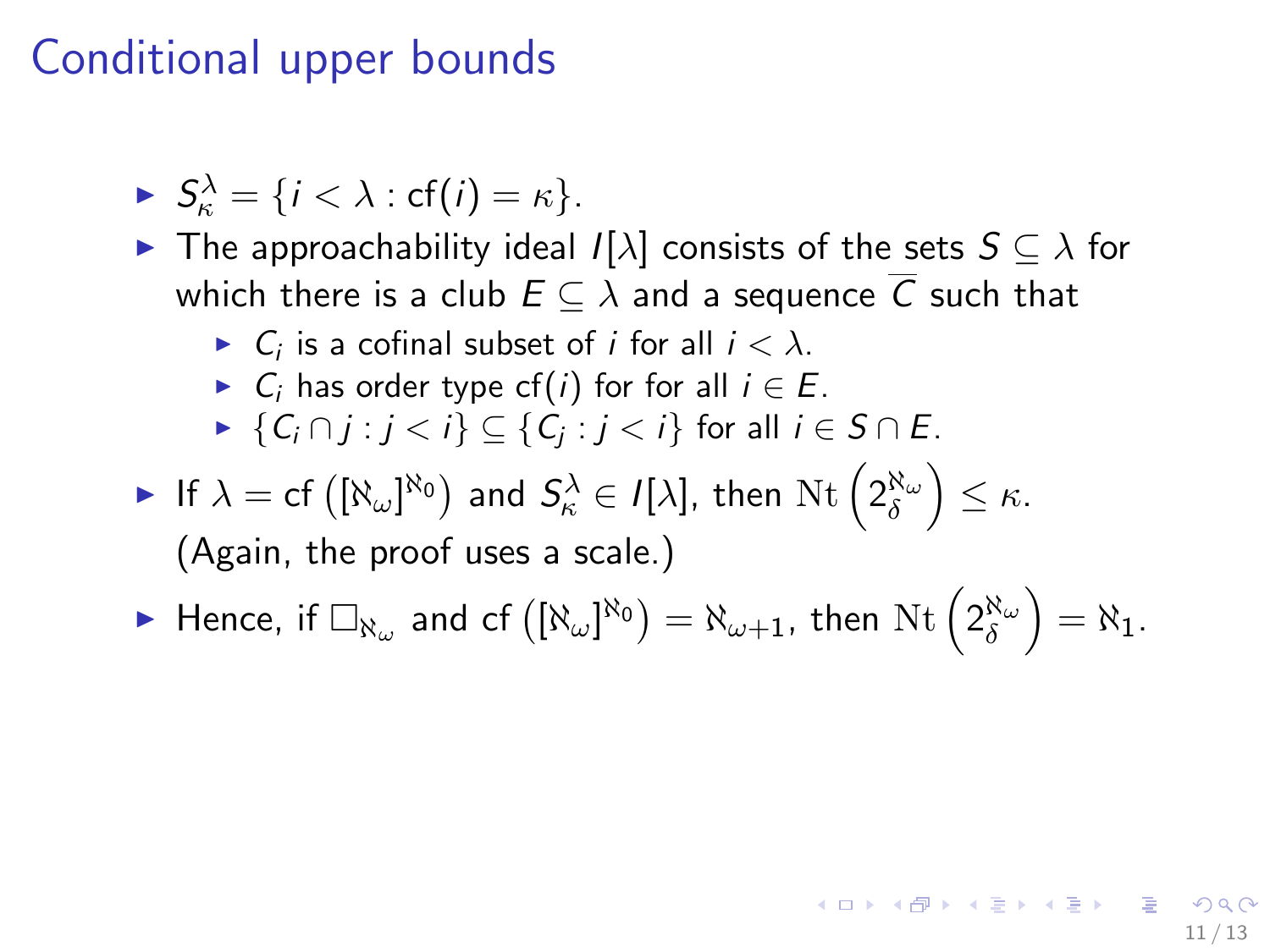$$
\blacktriangleright S_{\kappa}^{\lambda} = \{i < \lambda : \text{cf}(i) = \kappa\}.
$$

- $\triangleright$  The approachability ideal  $I[\lambda]$  consists of the sets  $S \subseteq \lambda$  for which there is a club  $E \subseteq \lambda$  and a sequence  $\overline{C}$  such that
	- $\blacktriangleright$   $C_i$  is a cofinal subset of *i* for all  $i < \lambda$ .
	- $\triangleright$  C<sub>i</sub> has order type cf(i) for for all  $i \in E$ .
	- $\blacktriangleright \{C_i \cap j : j < i\} \subseteq \{C_j : j < i\}$  for all  $i \in S \cap E$ .
- $\blacktriangleright$  If  $\lambda=\text{cf}\left([\aleph_\omega]^{\aleph_0}\right)$  and  $S^\lambda_\kappa\in I[\lambda],$  then  $\text{Nt}\left(2^{\aleph_\omega}_\delta\right)\leq\kappa.$ (Again, the proof uses a scale.)
- $\blacktriangleright$  Hence, if  $\Box_{\aleph_\omega}$  and cf  $\left([\aleph_\omega]^{\aleph_0}\right)=\aleph_{\omega+1}$ , then  $\mathrm{Nt}\left(2_\delta^{\aleph_\omega}\right)=\aleph_1.$
- ► (Sharon-Viale) MM implies  $S_{\omega_2}^{\aleph_{\omega+1}} \in I[\aleph_{\omega+1}].$
- ► Therefore, MM implies  $\text{Nt} \left( 2^{\aleph_{\omega}}_{\delta} \right) \leq \aleph_2$ .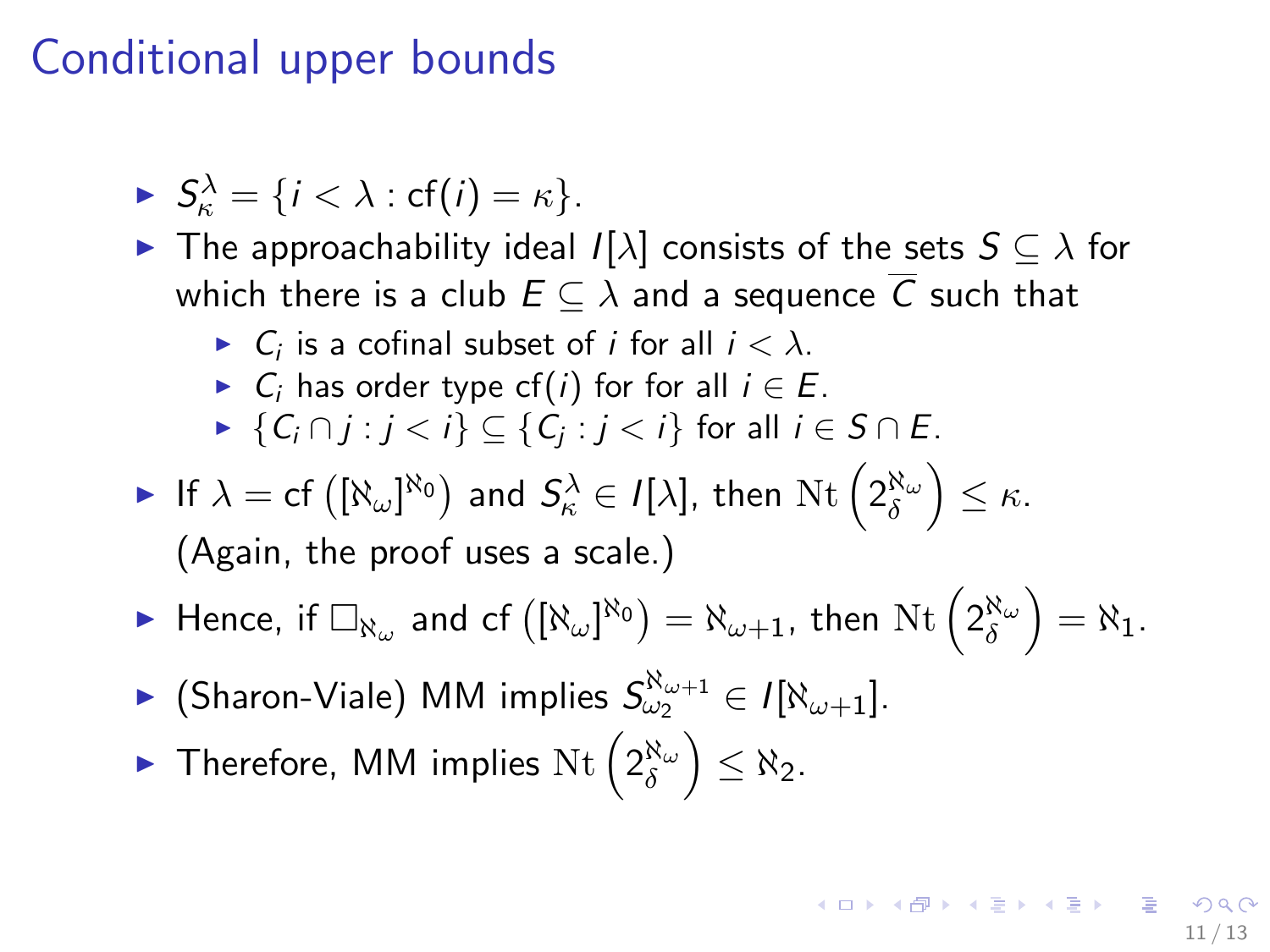# Lower bounds

$$
\blacktriangleright \text{ (Easy) } \mathrm{Nt}\left(2^{\aleph_\omega}_\delta\right) \geq \aleph_1.
$$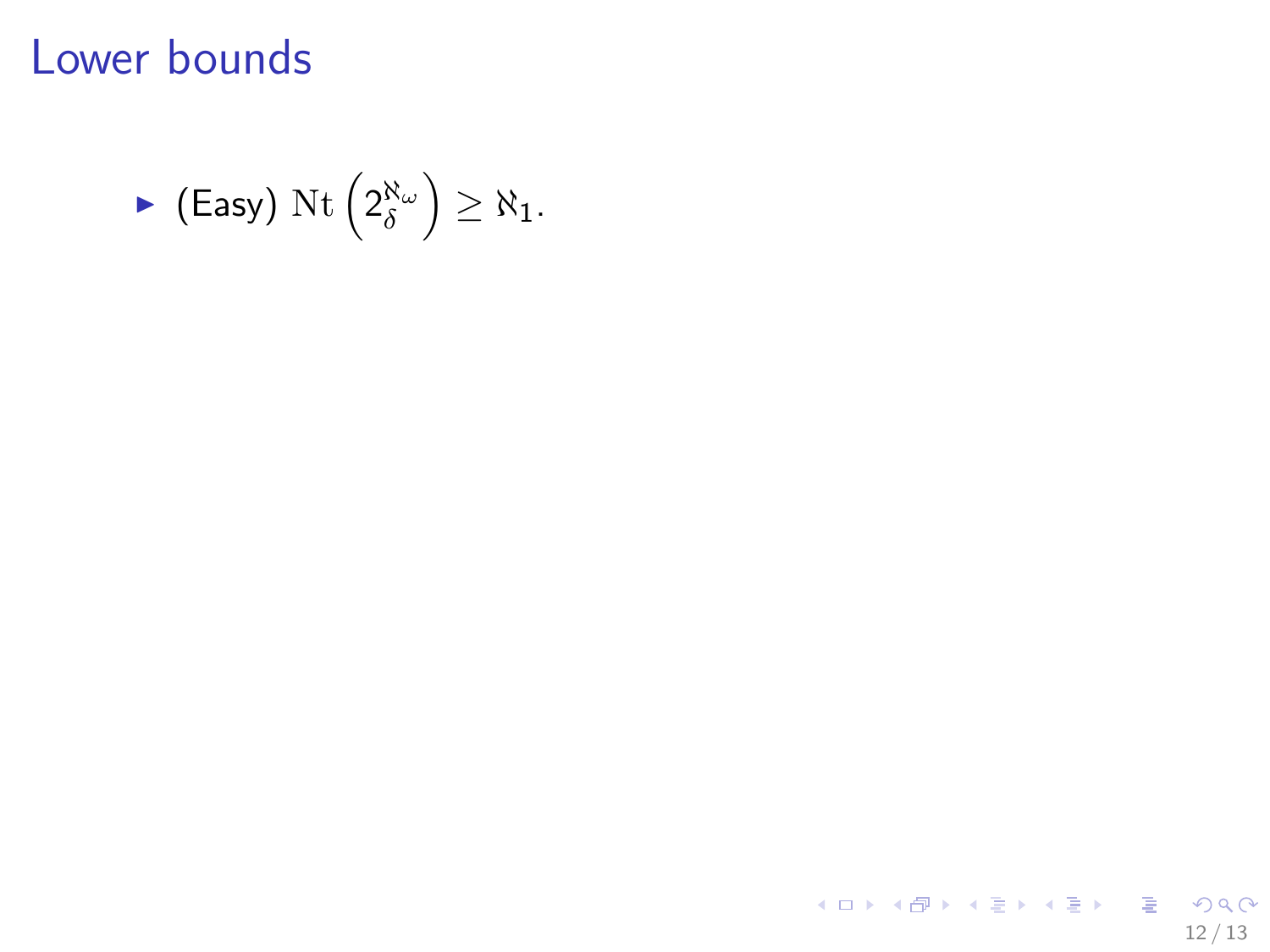### Lower bounds

• (Easy) 
$$
\text{Nt}\left(2_{\delta}^{\aleph_{\omega}}\right) \geq \aleph_1
$$
.

- $\blacktriangleright (\lambda, \kappa) \twoheadrightarrow (\lambda', \kappa')$  means every structure  ${\cal A}$  with universe  $\lambda$  and countable signature has a substructure  $\mathcal B$  of cardinality  $\lambda'$ such that  $|\kappa \cap \mathcal{B}| = \kappa'.$
- $\blacktriangleright$  (Levinski-Magidor-Shelah) CC $_{\aleph_\omega}$ , by which we mean  $(\aleph_{\omega+1}, \aleph_{\omega}) \rightarrow (\aleph_1, \aleph_0)$ , is consistent with ZFC+GCH, relative to a 2-huge cardinal.

12 / 13

K ロ X K @ X K 할 X K 할 X ( 할 X

• (Soukup) 
$$
CC_{\aleph_{\omega}}
$$
 implies  $\text{Nt} \left(2_{\delta}^{\aleph_{\omega}}\right) \geq \aleph_2$ .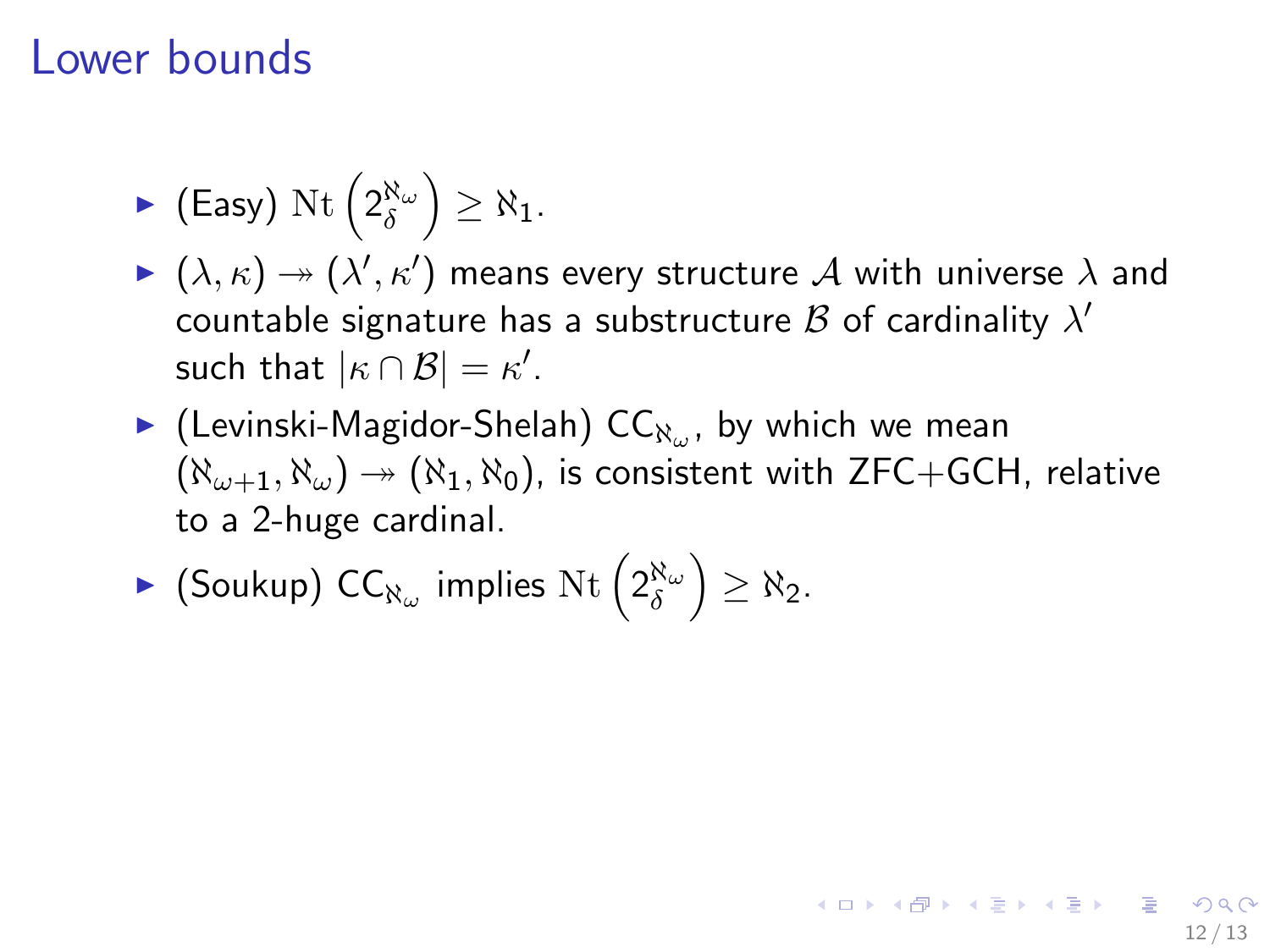### Lower bounds

• (Easy) 
$$
\text{Nt}\left(2_{\delta}^{\aleph_{\omega}}\right) \geq \aleph_1
$$
.

- $\blacktriangleright (\lambda, \kappa) \twoheadrightarrow (\lambda', \kappa')$  means every structure  ${\cal A}$  with universe  $\lambda$  and countable signature has a substructure  $\mathcal B$  of cardinality  $\lambda'$ such that  $|\kappa \cap \mathcal{B}| = \kappa'.$
- $\blacktriangleright$  (Levinski-Magidor-Shelah) CC $_{\aleph_\omega}$ , by which we mean  $(\aleph_{\omega+1}, \aleph_{\omega}) \rightarrow (\aleph_1, \aleph_0)$ , is consistent with ZFC+GCH, relative to a 2-huge cardinal.
- ► (Soukup)  $\mathsf{CC}_{\aleph_{\omega}}$  implies  $\mathrm{Nt}\left(2_{\delta}^{\aleph_{\omega}}\right) \geq \aleph_2$ .
- ► More generally,  $(N_{\omega+1}, N_{\omega}) \rightarrow (N_{n-1}, N_{n-2})$  implies  $\mathrm{Nt}\left(2_\delta^{\aleph_\omega}\right)\geq\aleph_n.$
- $\triangleright$  We don't know if it is consistent to have  $n = 3$  or  $n = 4$ .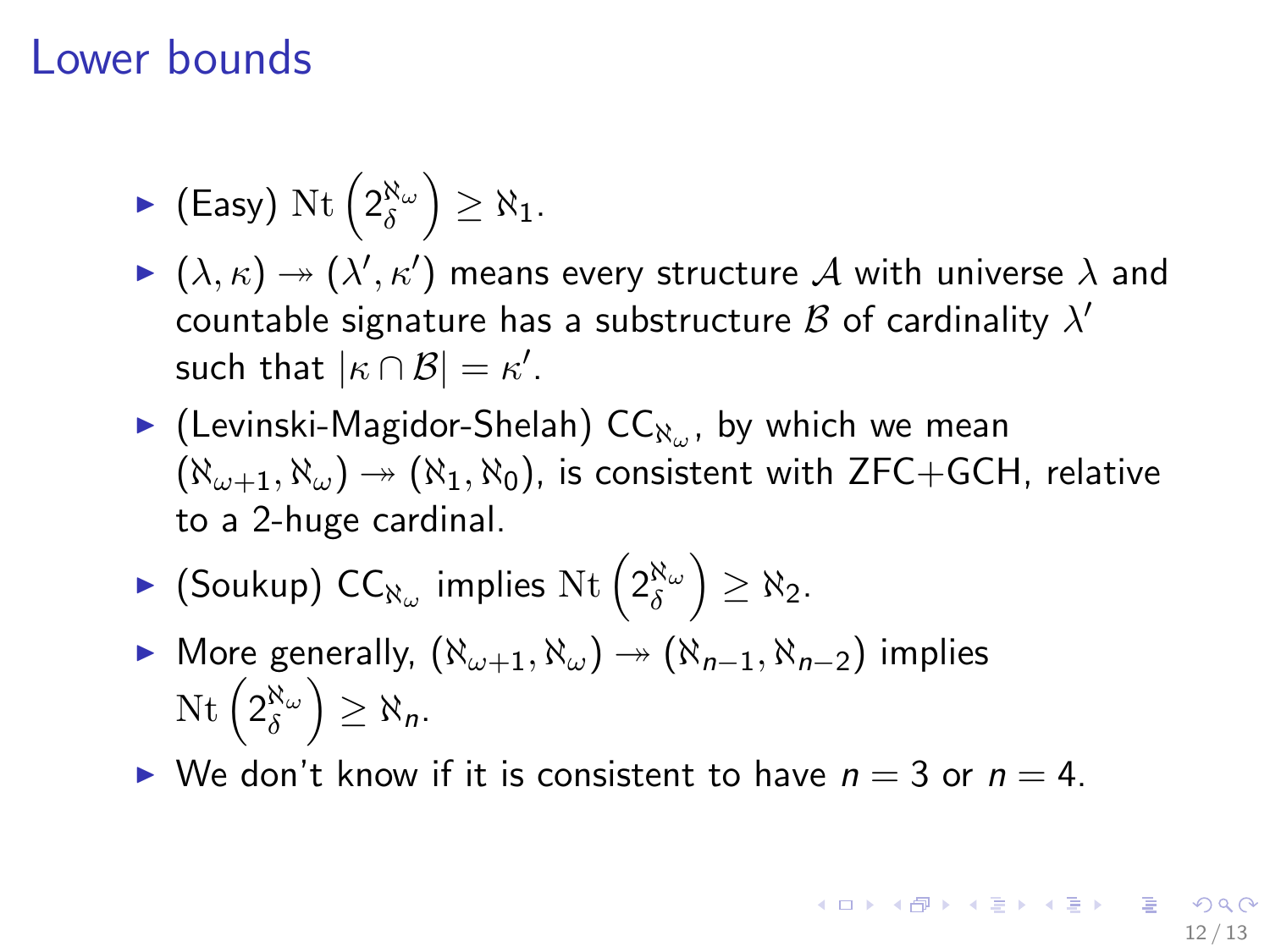- $\blacktriangleright \pi$ Nt  $(X)$  is the least  $\kappa$  such that X has a strongly  $\kappa$ -Noetherian  $\pi$ -base.
- $\blacktriangleright \ \pi \mathrm{Nt}\left(2_\delta^{\aleph_\omega}\right) \leq \kappa$  if and only if there is a strongly  $\kappa$ -Artinian cofinal family of countable partial functions from  $\aleph_{\omega}$  to 2.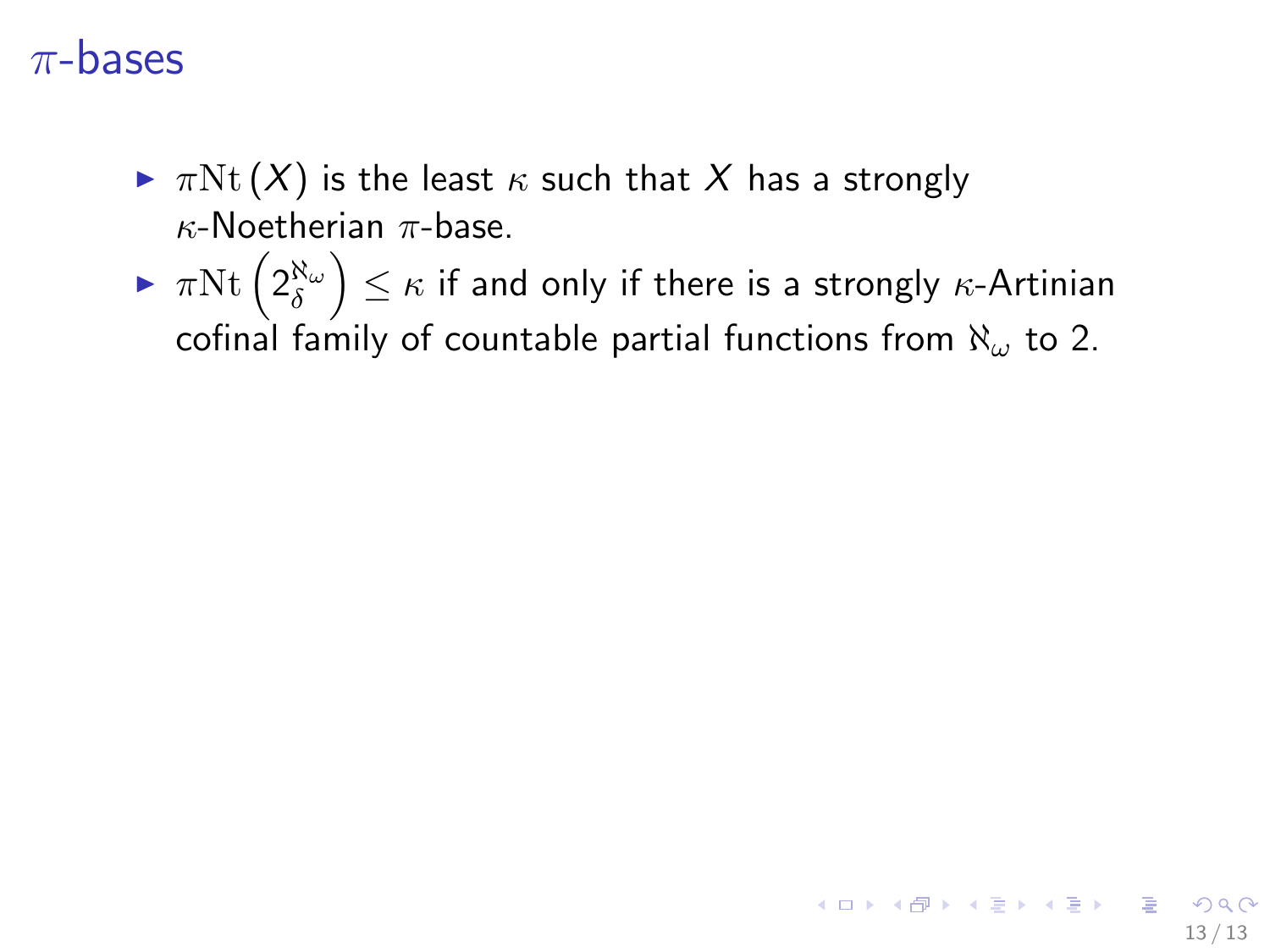- $\blacktriangleright \pi Nt(X)$  is the least  $\kappa$  such that X has a strongly κ-Noetherian π-base.
- $\blacktriangleright \ \pi \mathrm{Nt}\left(2_\delta^{\aleph_\omega}\right) \leq \kappa$  if and only if there is a strongly  $\kappa$ -Artinian cofinal family of countable partial functions from  $\aleph_{\omega}$  to 2.
- $\blacktriangleright$  If  $2^{\aleph_0} > \aleph_\omega$ , then  $\pi \mathrm{Nt} \left( 2^{\aleph_\omega}_\delta \right) = \aleph_1$ .
- ►  $CC_{\aleph_{\omega}}$  is consistent with  $2^{\aleph_0} > \aleph_{\omega}$  because ccc forcings preserve  $\mathsf{CC}_{\aleph_\omega}.$

13 / 13

K ロ ▶ K @ ▶ K 할 > K 할 > 1 할 → 9 Q Q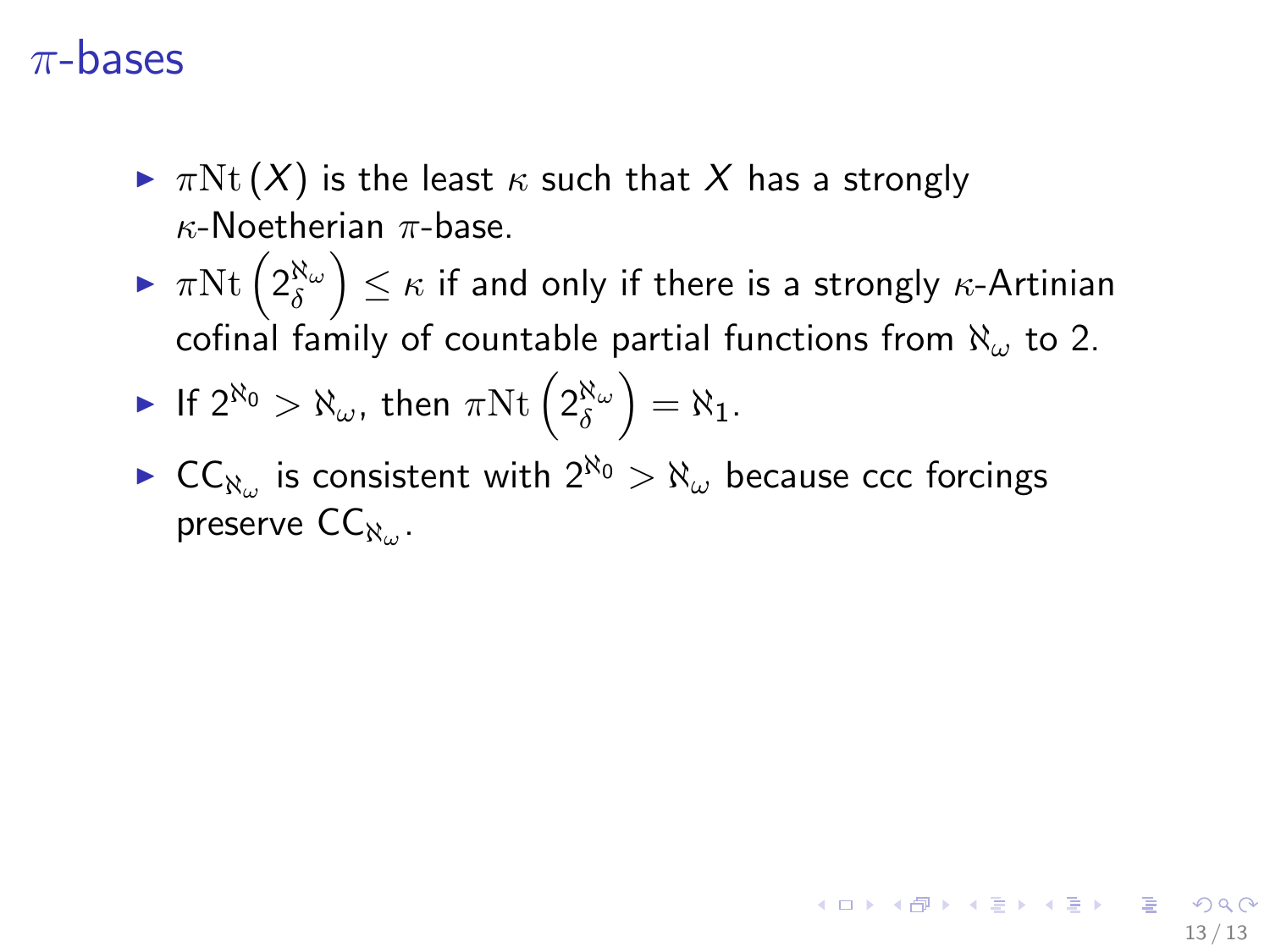- $\blacktriangleright \pi Nt(X)$  is the least  $\kappa$  such that X has a strongly  $\kappa$ -Noetherian  $\pi$ -base.
- $\blacktriangleright \ \pi \mathrm{Nt}\left(2_\delta^{\aleph_\omega}\right) \leq \kappa$  if and only if there is a strongly  $\kappa$ -Artinian cofinal family of countable partial functions from  $\aleph_{\omega}$  to 2.

• If 
$$
2^{\aleph_0} > \aleph_\omega
$$
, then  $\pi \text{Nt} \left( 2^{\aleph_\omega}_{\delta} \right) = \aleph_1$ .

- ►  $CC_{\aleph_{\omega}}$  is consistent with  $2^{\aleph_0} > \aleph_{\omega}$  because ccc forcings preserve  $\mathsf{CC}_{\aleph_\omega}.$
- $\blacktriangleright \;\mathsf{CC}_{\aleph_\omega}$  and  $2^{\aleph_0} < \aleph_\omega < 2^{<\aleph_\omega}$  together imply  $\pi\mathrm{Nt}\left(2^{\aleph_\omega}_\delta\right) \geq \aleph_2.$

13 / 13

K ロ X K 個 X K 重 X K 重 X (重 X ) 重 → の

- $\blacktriangleright$  Is  $\mathsf{CC}_{\aleph_\omega}$  consistent with  $2^{\aleph_0} < \aleph_\omega < 2^{<\aleph_\omega}$ ?
- Adding  $\aleph_\omega$  or more Cohen subsets of  $\omega_1$  destroys  $CC_{\aleph_\omega}$ .